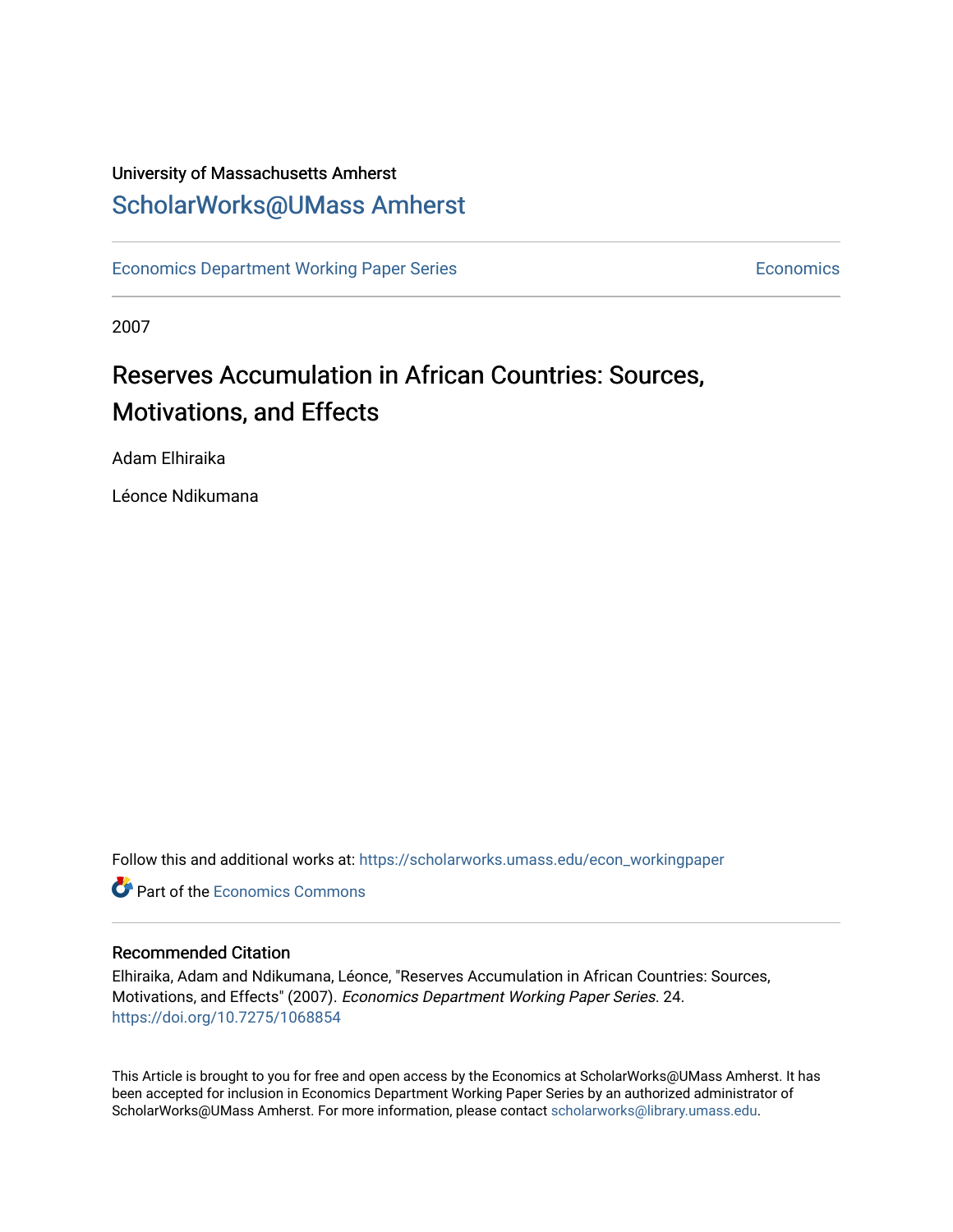# **DEPARTMENT OF ECONOMICS**

# **Working Paper**

**Reserves Accumulation in African Countries: Sources, Motivations, and Effects**

by

Adam Elhiraika and Léonce Ndikumana

Working Paper 2007-12



# **UNIVERSITY OF MASSACHUSETTS AMHERST**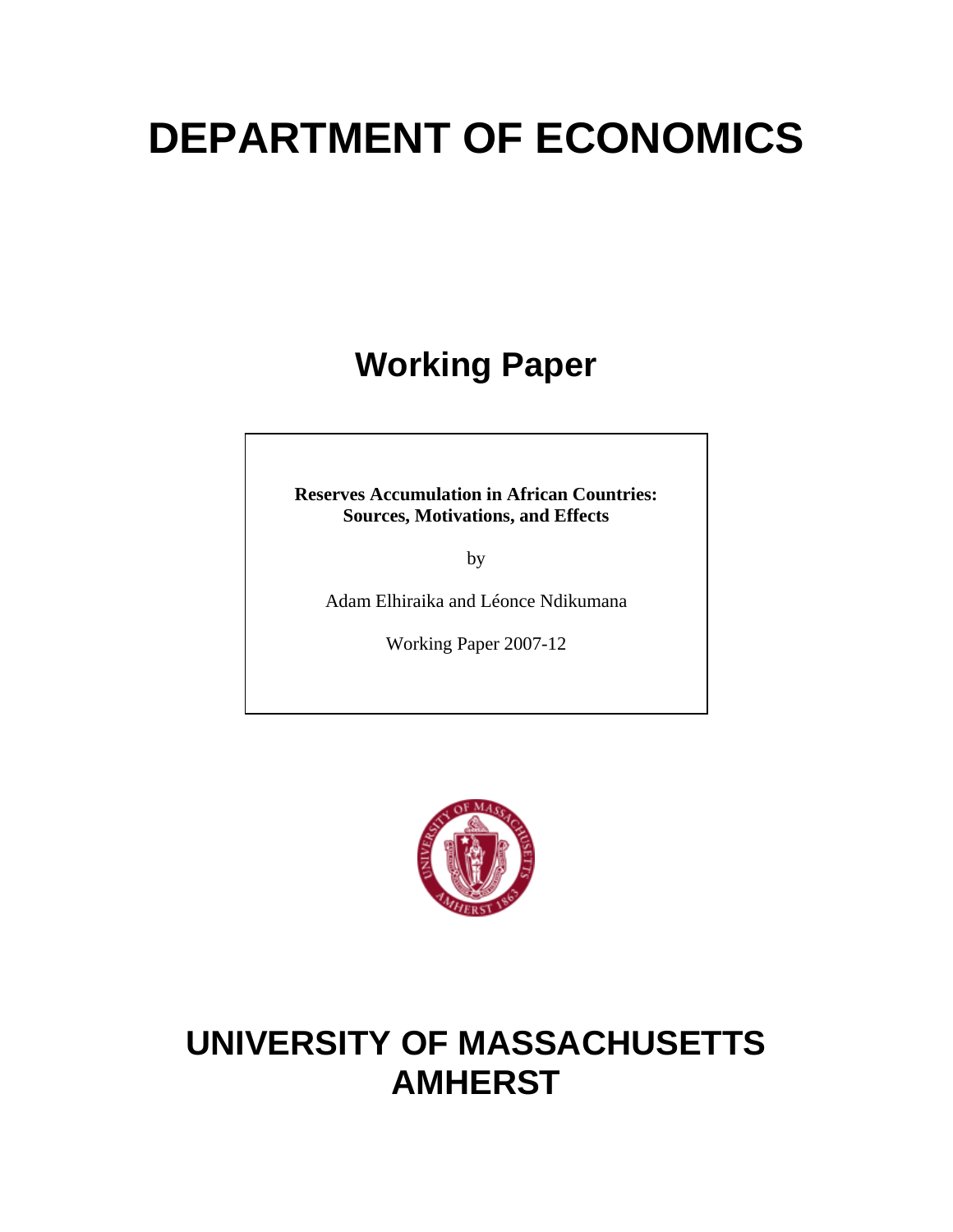# Reserves Accumulation in African Countries: Sources, Motivations, and Effects<sup>[\\*](#page-2-0)</sup>

# Adam Elhiraika, UNECA  $\mathcal{R}$ Léonce Ndikumana, UNECA and University of Massachusetts, Amherst, USA

#### **Abstract**

#### (**This version**: December 2007)

African countries have accumulated substantial foreign currency reserves in recent years, mostly from higher commodity exports as well as aid flows. In the context of macroeconomic stabilization, which remains at the forefront of national economic policymaking and aid conditionality, African countries are induced to hold reserves to allow monetary authorities to intervene in markets to control the exchange rate and inflation. Adequate reserves also allow the country to borrow from abroad and to hedge against instability and uncertainty of external capital flows. However, reserve accumulation can have high economic and social costs, including a high opportunity cost emanating from low returns on reserve assets, losses due to reserve currency depreciation, and forgone gains from investment and social expenditures that could be financed by these reserves. Therefore, African countries need to have a better understanding of the determinants and economic costs of reserve accumulation and to design optimal reserve management strategies to minimize these costs and maximize the gains from resource inflows. This study uses panel data from 21 African countries to examine the sources, motivation and economic implications of reserve accumulation with a focus on the impact on the exchange rate, inflation, and public and private investment. While the level of reserves remains adequate on average, some countries have accumulated excessive reserves especially in recent years. The empirical analysis in this paper shows that the recent reserve accumulation cannot be justified by portfolio choice motives (in terms of returns to assets) or stabilization objectives. At the same time it has resulted in exchange rate appreciation while it has yielded little benefits in terms of public and private investment. The evidence suggests that African countries, especially those endowed with natural resources, need to adopt a more pro-growth approach to reserve management.

**Key words:** external reserves; exchange rate appreciation; sub-Saharan Africa; private and public investment; macroeconomic stabilization.

**JEL classification codes:** E22; E51; F31; F41

 $\overline{a}$ 

<span id="page-2-0"></span><sup>\*</sup> Submitted to "African Economic Conference: Opportunities and Challenges for Africa in the Global Arena", organized by AfDB and ECA, 15-17 November 2007, Addis Ababa, Ethiopia. The author's address is: Trade, Finance and Economic Development Division, UNECA, P.O.B 3005, Addis Ababa, Ethiopia. Tel: +251-11-5445442. Fax: +251-11-551 30 38. E-mail: [aelhiraika@uneca.org](mailto:aelhiraika@uneca.org) and [lndikumana@uneca.org](mailto:lndikumana@uneca.org), ndiku@econs.umass.edu. The views expressed in the paper are those of the authors alone. The authors appreciate excellent research assistance by Donald Gedeon Zountcheme.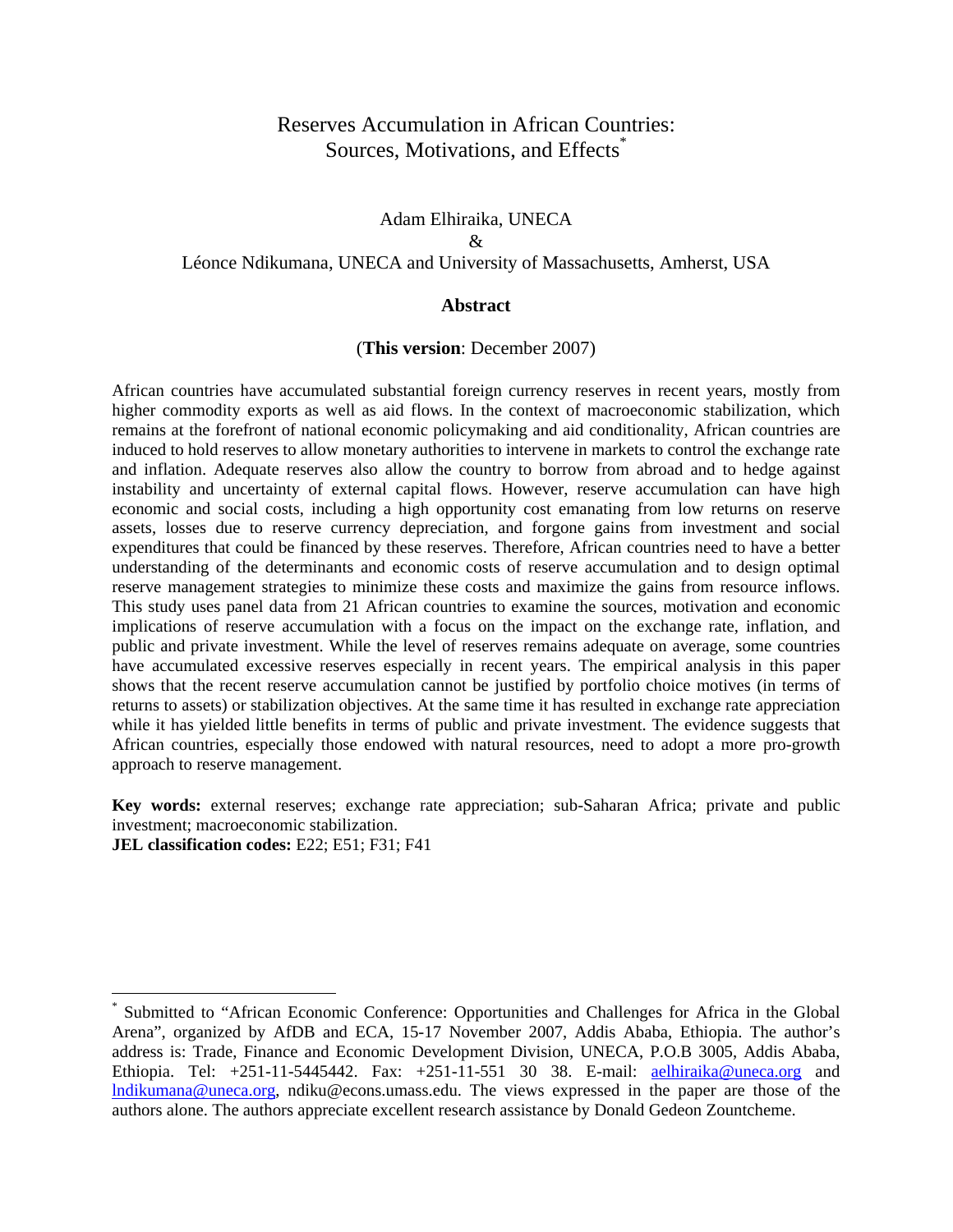# **1. Introduction**

The buildup of reserves in Africa and emerging economies has accelerated over the last decade with the bulk of the increase occurring in oil-exporting countries. The accumulation of reserves has occurred at a time of generally stable or slightly appreciating exchange rates, particularly against the US dollar. Countries generally maintain reserves in order to effectively manage their exchange rate and to reduce adjustment costs associated with fluctuations in international payments. Accordingly, demand for international reserves increases with global trade. Empirical research shows that both the variance and level of trade (current account and openness to trade or the propensity to import) are important determinants of demand for reserves (see Mendoza 2004). In practice, however, most countries follow the "rules of thumb" in determining the optimal level of reserves, including maintaining reserves equivalent to at least three months of imports (Mendoza 2004).

The recent accumulation of reserves in developing countries has been largely interpreted as a form of self-insurance precipitated by the high level of global economic and financial instability and the absence of an adequate international system for crisis management. The 1997 East Asian financial crisis is a good example in this regard (Stiglitz 2006). Moreover, many countries see reserve accumulation not only as a means for effective exchange rate management, but also as a tool for maintaining low exchange rates in order to promote trade and international competitiveness. This motive for holding reserves is referred to as the mercantilist motive (Aizenman and Lee 2005).

Maintaining adequate reserves can also boost investors' confidence and enhance investment and growth. This can be seen more clearly in the case of Asian countries that recorded the highest rate of increase in international reserves following the 1997 financial crisis coupled with high growth in external trade and output. A recent study by the IMF (2003) shows that reserve buildup in emerging Asia between 1997 and 2002 was large both in absolute terms and relative to imports and short-term external debt. The study also points out that the reserve buildup in emerging Asia was similar across exchange rate regimes, including countries with limited exchange rate flexibility as well as countries with managed floating exchange rates. More importantly the recent reserve buildup has been in excess of that warranted by the economic fundamentals of the region. Increases in international reserves in Latin America have been largely in line with rising in imports and commercial transactions in general and was only partially driven by demand for insurance against financial shocks (Eichengreen 2006).

The import cover notion of reserves appeared inadequate with high capital mobility and costly financial crisis caused by sudden reversals in capital flows during the last two decades. Evidence suggests that higher reserves reduce both the likelihood of a crisis and the depth of a crisis, should one occur (IMF 2003). The IMF (2003) suggests that "a ratio of reserves to short-term external debt above one marks an important reduction in crisis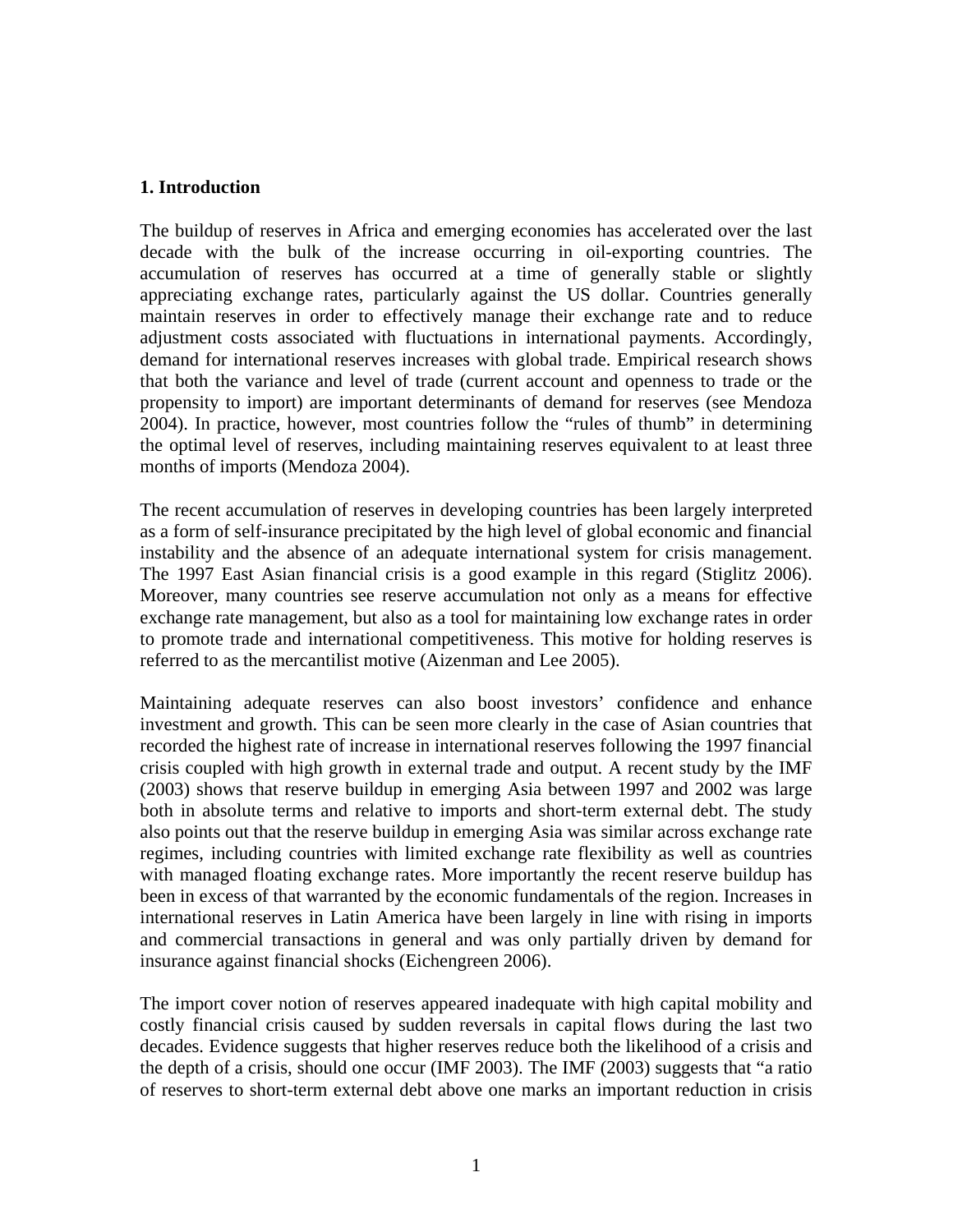<span id="page-4-1"></span>vulnerability, as long as the current account is not out of line and the exchange rate is not misaligned." At the global level, there is still a need for a more effective global insurance framework or an international monetary system that can help prevent financial shocks and mitigate their costs.

For Africa, recent commodity price hikes have allowed reserves accumulation among exporters, while draining reserves among importers. Meanwhile, macroeconomic stabilization remains at the forefront of national economic policymaking and aid conditionality in Africa (see Lapavitsas 2007; Mckinley 2007; Weeks 2007). This induces countries to hold reserves to allow monetary authorities to intervene in markets to influence the exchange rate and inflation. Adequate reserves may also allow African countries to borrow abroad, attract foreign capital and promote domestic private investment as a result of strengthened external position and reduced vulnerability to external shocks.

These benefits should be carefully weighed against potentially high economic and social costs. The costs of maintaining reserves comprise the opportunity cost of foregone domestic consumption and investment as well as financial costs and the strain on monetary policy arising from efforts to sterilize the effects of excessive monetary expansion through higher domestic interest rates.<sup>[1](#page-4-0)</sup> This can increase fiscal pressure (control of government spending and deficits) and make reserve accumulation inconsistent with fiscal policy objectives. In addition, reserve buildup can pose challenges to the macroeconomic policy framework. It is impossible for monetary authorities to reconcile policy objectives vis-à-vis exchange rate stability through a fixed exchange rate, monetary independence, and free capital mobility. While it is possible to combine selective capital controls with occasional interventions in the exchange rate market, still inconsistencies may arise. For example if the economy is overheating, accumulating reserves and keeping domestic currency from appreciating might be inconsistent with a tight monetary policy. Higher domestic interest rates resulting from sterilization may also be inconsistent with a tight fiscal policy (as higher interest payments put pressure on the fiscal balance) (UN-DESA 2007).

More importantly, reserve accumulation in developing countries is akin to buildup of deficits in reserve asset countries, especially the US. Thus adjustments in the US might have important costs for the reset of the world, especially reserve-accumulating countries.<sup>2</sup> The question of how to manage large foreign exchange reserves effectively

 $\overline{a}$ 

<span id="page-4-0"></span><sup>&</sup>lt;sup>1</sup> Developing countries earn 1 to 2 per cent in real return on their \$3 trillion reserves. They could invest these reserves locally with returns up to 10 to 15 per cent. Assuming a difference of 10 per cent between domestic and foreign returns, the opportunity cost of holding reserves is quite high, well in excess of \$300 billion per year – more than 2 per cent of GDP (Stiglitz 2006). According to Stiglitz (2006), the total opportunity cost of reserves is roughly equal to the amount of funds needed by developing countries to finance necessary investments to meet the MDGs.

 $2^2$  For example, the recent depreciation of the dollar relative to the Euro meant an opportunity cost of more than 30 per cent for dollar-dominated asset holders (Stiglitz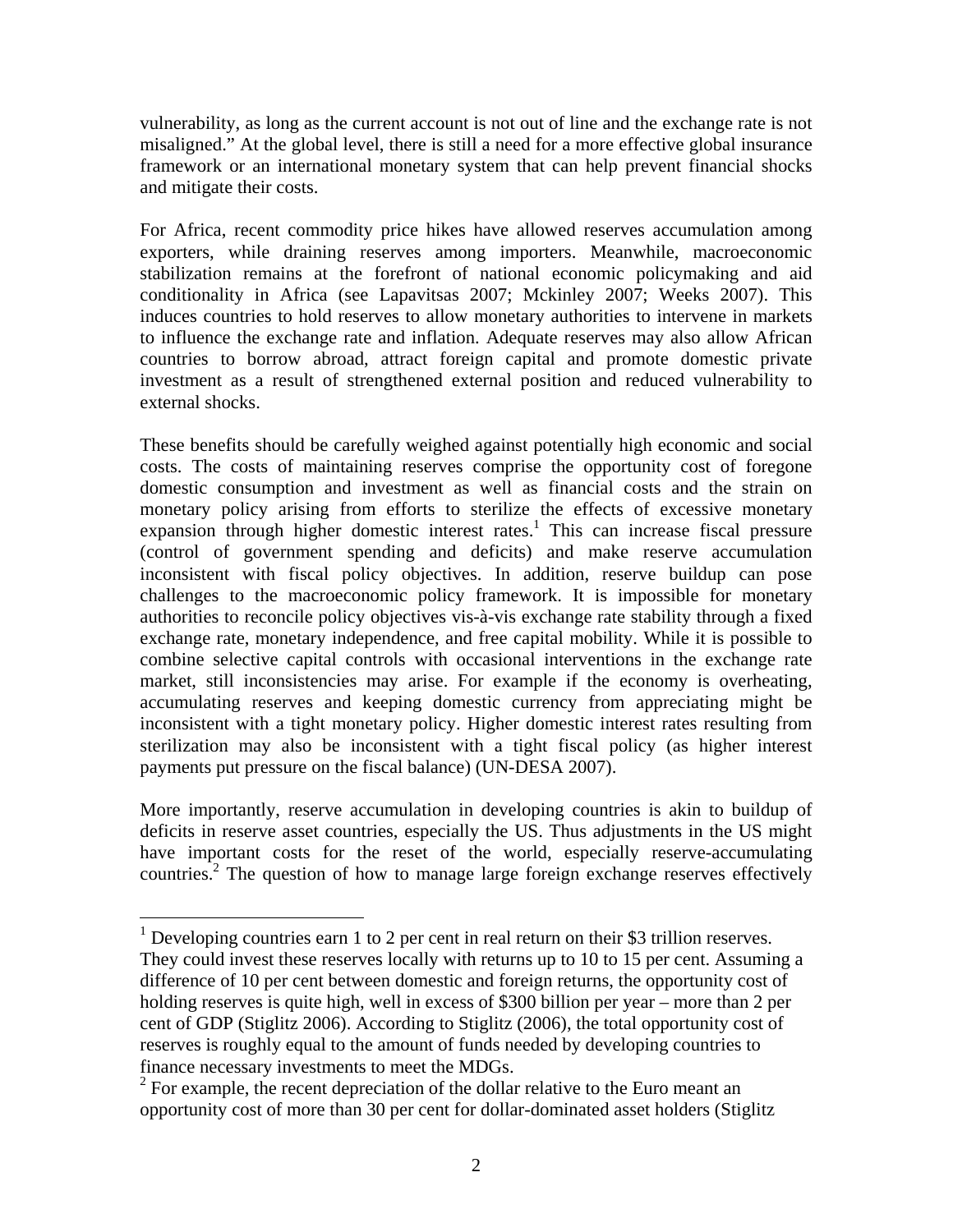also arises because available reserve assets may not provide an optimal risk-return mix. In the long run there is a need for an alternative reserve system. Furthermore, governments need to stimulate domestic demand along with growth in exports and real GDP, strengthen domestic financial markets and integrate them into the global market in order to reduce precautionary demand for reserves.

To effectively manage foreign exchange reserves, policy makers need to understand the major determinants of reserves in a globalized world. This is essential in determining the optimal reserves level that provides them with necessary security at minimum cost. In this context, some slowdown in the rate of reserve accumulation is likely to be justifiable for commodity-rich African countries that need to finance high-yield domestic investments instead of locking up the reserves in low-yield foreign assets. Designing a successful reserve management system for African countries requires important institutional and policy reforms at the national and regional levels. These include policies to enhance domestic demand and intra-African trade, improved exchange rate management and above all a new regional or global reserve system.

This paper uses panel data for 21 African countries for the period  $1979-2005^3$  $1979-2005^3$  to examine the motivation and sources of reserves accumulation in African countries and its economic implications in terms of the exchange rate, inflation, and public as well as private investment (see table A1 for list of countries and selected economic indicators). In contrast to the case of emerging economies, the results confirm that to some extent the reserve buildup contributes to appreciation of the national currency. The evidence further indicates that countries have reaped little gains from the trade-driven reserve accumulation in terms of public and private investment. On the basis of the empirical analysis, the paper assesses policy options at the national, regional and global levels for African countries to effectively manage reserves so as to maximize the gains from higher foreign exchange inflows while minimizing their adverse effects on the economy.

The next section examines the trend of reserve accumulation in Africa in absolute terms and relative to imports, output and money supply. The section also identifies the main sources of reserves build up. Section 3 presents the analytical framework of the study by specifying a reserve demand equation and econometric models for assessing the economic consequences of reserve accumulation on the exchange rate, inflation and domestic public and private investment. The econometric estimation methodology and the discussion of results are presented in Section 4. Section 5 concludes with policy recommendations.

# **2. Reserves buildup in Africa: trends and motivation**

# *2.1 Sources of reserves: Key balance of payments (BoP) identities*

2006). This highlights some of the weaknesses of the global reserves system and indicates the need for central banks to diversify reserves. 3 The choice of this period was dictated by data availability.

<span id="page-5-0"></span>

1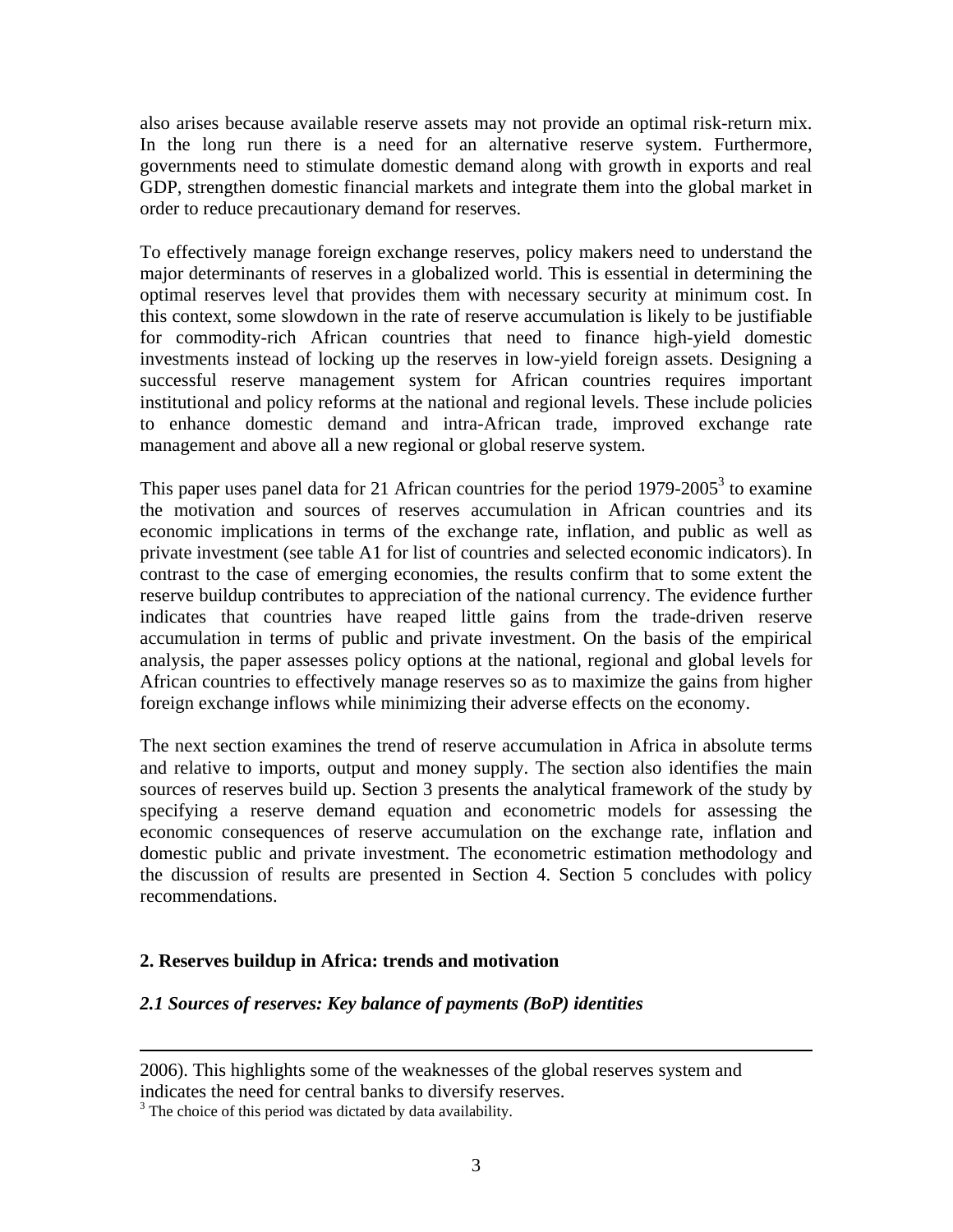Evidence indicates that the origins of reserve accumulation differ across countries. In Latin America, a persistent current account deficit was balanced by a current account surplus for most of the last decade. Larger capital account surpluses helped some countries such as Brazil and Venezuela to accumulate reserves. Since the 1997 crisis, East Asia has run capital account deficits and continuous current account surpluses, except for China that maintained twin surpluses (UN-DESA 2007).

The first task in our study involves a careful examination of the sources of reserves accumulation and factors/determinants of reserves accumulation in African countries. This exercise allows us to investigate the extent to which reserve accumulation is the outcome of explicit decisions by the monetary authorities, rather than a result of exogenous events such as commodity prices, debt forgiveness, or external factors such as foreign investors' appetite for domestic assets.

The analysis will be based on the following standard Balance of Payments (BoP) identities:

$$
CA + KFA + \Delta RES = 0
$$
  
Or:  

$$
CA + KFA = -\Delta RES
$$
 (2)

Where CA is the current account balance, KFA the capital and financial account balance, and ∆RES change in reserves. Net errors and omissions are generally added on the lefthand side to account for statistical discrepancies.

The current account balance may also be defined as:

$$
CA = GSA + IA + TA \tag{3}
$$

Where GSA is the balance on goods and services, IA the balance on income, and TA the balance on transfers.

For African countries, most of the movement is in the GSA (imports and exports). But TA also has gained increasing importance due to, among other things, worker remittances. The capital and financial account balance is given by:

$$
KFA = KA + FA \tag{4}
$$

Where KA is the capital account balance, which includes debt forgiveness; FA the financial account, which is equal to the sum of FDI plus portfolio investment and other investments.

Reserves include gold, SDRs, the reserve position in the IMF, and foreign exchange. The foreign exchange component of reserves includes currency (mainly US dollars) plus deposits with monetary authorities and banks plus securities (US/foreign government securities, equity, bonds and notes, money market instruments and derivatives).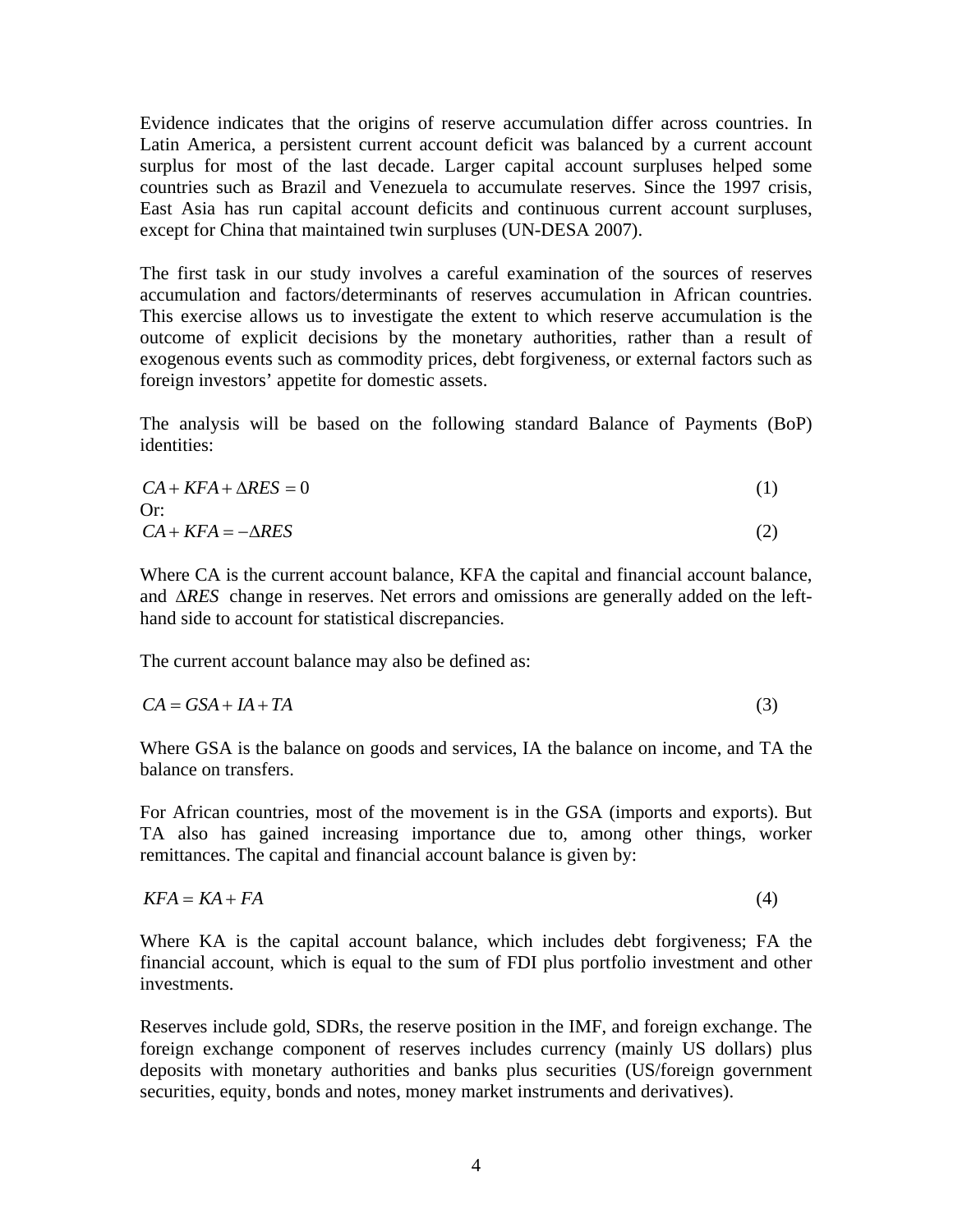# *2.2 Trends and motivation for reserve buildup in Africa*

Accumulation of foreign exchange reserves by African countries may best be understood in the context of reserves behavior in developing regions in general. Global official foreign exchange reserves rose from US\$1.2 trillion in January 1995 to US\$5.04 trillion in December 2006, and the share of developing countries in world reserves increased from 50 to 72 per cent over the same period. This large share needs explanation especially in view of the fact that developing countries accounted for only 41 per cent of world trade in 2005. The question here is why developing countries need to accumulate relatively more reserves than developed countries? And how does reserve accumulation relate to foreign trade and output growth?

The regional breakdown of reserves buildup suggests a positive correlation between reserves buildup on the one hand and trade and output on the other. On average the East Asia and Pacific region has accumulated more foreign exchange reserves than other developing regions over the last decade (figure 1).

However, in addition to relatively high trade-driven growth, the East Asia and Pacific region witnessed the severest financial crisis in the last two decades. In this context analysts identify three factors, beside high oil prices, for the buildup of reserves in developing countries (ECB 2006). The first factor is the need for insurance against future crisis. The second factor relates to the strong export-led growth in Asia following large exchange rate depreciation in the region as a result of the financial crisis. Finally certain features of the domestic financial markets of emerging economies in general and the Asian markets in particular have stimulated the unprecedented accumulation of reserves. These include weak financial intermediation between domestic savers and investors and inefficient hedging markets; the tendency towards dollarization of international assets; and excess domestic savings over investment.

The accumulation of official reserves as an outcome as well as a means of integration into global financial market is a common factor behind the recent reserve buildup in emerging markets (ECB 2006). Emerging economies, especially in Asia, have had to accumulate reserves to protect their economies against financial market fluctuations because while they are major players in international trade, they still lag behind in terms of financial market development.

However, the buildup of reserves creates new risks. As the bulk of foreign exchange reserves is held in US assets and used to finance current account deficits in developed countries, reserve holding countries become susceptible to risks and costs emanating from adjustments in reserve currency countries. These risks and costs include inflationary pressures, over-investment, asset bubbles, complications in the management of monetary policy, potentially sizable capital losses on monetary authorities' balance sheets,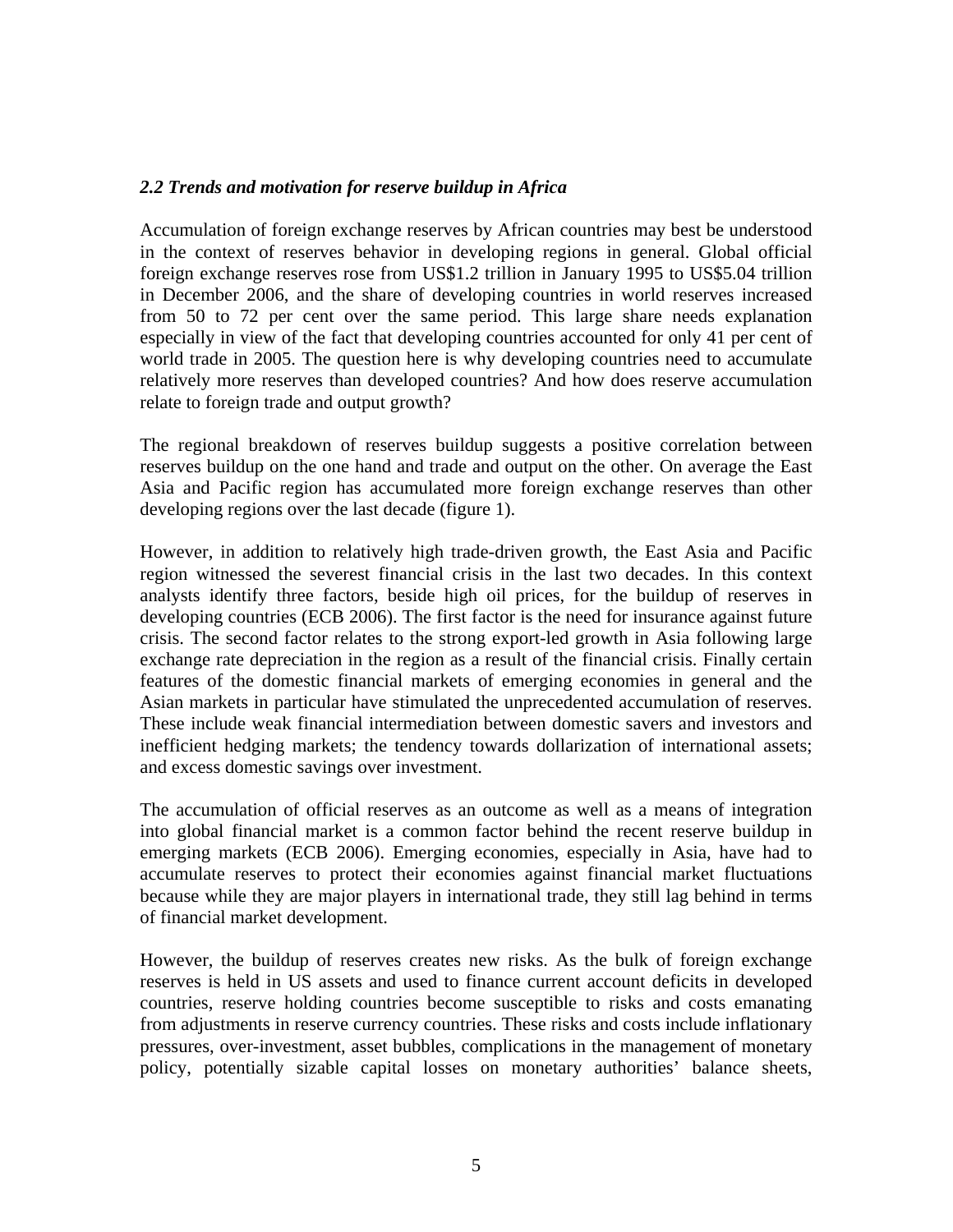sterilization costs, segmentation of the public debt market, and misallocation of domestic banks' lending (ECB 2006).

To mitigate these risks and costs, developing countries must exercise active reserve management and diversification. This is a major challenge in Africa especially for resource-rich countries. Ultimately these countries need policies to slowdown reserves accumulation given the high opportunity costs in terms of returns. These policies may include adoption of a more expansionary fiscal policy emphasizing productive public investments, macroeconomic measures to enhance domestic demand and regional demand, domestic and regional financial market development including bond market development, increased exchange rate flexibility together with money market reforms, and regional economic and monetary cooperation (ECB 2006:3).

The trend of foreign currency reserves relative to imports and external short-term debt clearly illustrates the strong influence of the recent factors discussed above in relation to reserves accumulation in Africa. In all the developing regions, reserves have generally increased as a ratio of imports of goods and services during the last ten years (Figure 2). This ratio is an indicator of the country's current account vulnerability and it is generally held that a ratio of 3 to 4 months is considered adequate for the country to finance its imports. On average official reserves in Africa rose from the equivalent of about two months of imports in 1990 to about 5 months in 2004. This suggests that on average reserve holdings of African countries are just adequate.

But the average reserve-import ratio masks huge variations across African countries. For example, Algeria had total reserves, excluding gold, of \$66.1 billion (the equivalent of 32 months of imports) in 2006 compared to \$56.3 billion (34.5 months of imports) in 2005, while Morocco had \$17.7 billion (10.1 months of imports) in 2006 and \$16.2 billion (10.3 months of imports) in 2005 (UNECA 2008). For Chad and Eritrea, foreign exchange reserves represented only two months of imports in 2006. For the 40 African countries with available data, reserves represented 10 months of imports in 2006. The respective import cover for oil-exporting and oil-importing countries was 15 months and 5 months. This raises the question of why some African countries are accumulating excess reserves in recent years and what policies they should adopt to avoid this in the future.

The literature suggests that a ratio of reserve to short-term external debt of more than one indicates adequate capacity of the country to service its external liabilities and face unexpected financial risk in case of deteriorating external financial conditions. Conversely a ratio of less than one indicates vulnerability to capital account risks (IMF 2003). Figure 3 shows that since around 2004 this ratio has risen above 2 for African countries. By 2005, on average, African reserves as a ratio of short-term external debt exceeded that of all other developing regions with the exception of South Asia. The higher ratios for relatively poorer developing regions may reflect greater desire for selfinsurance against external shocks.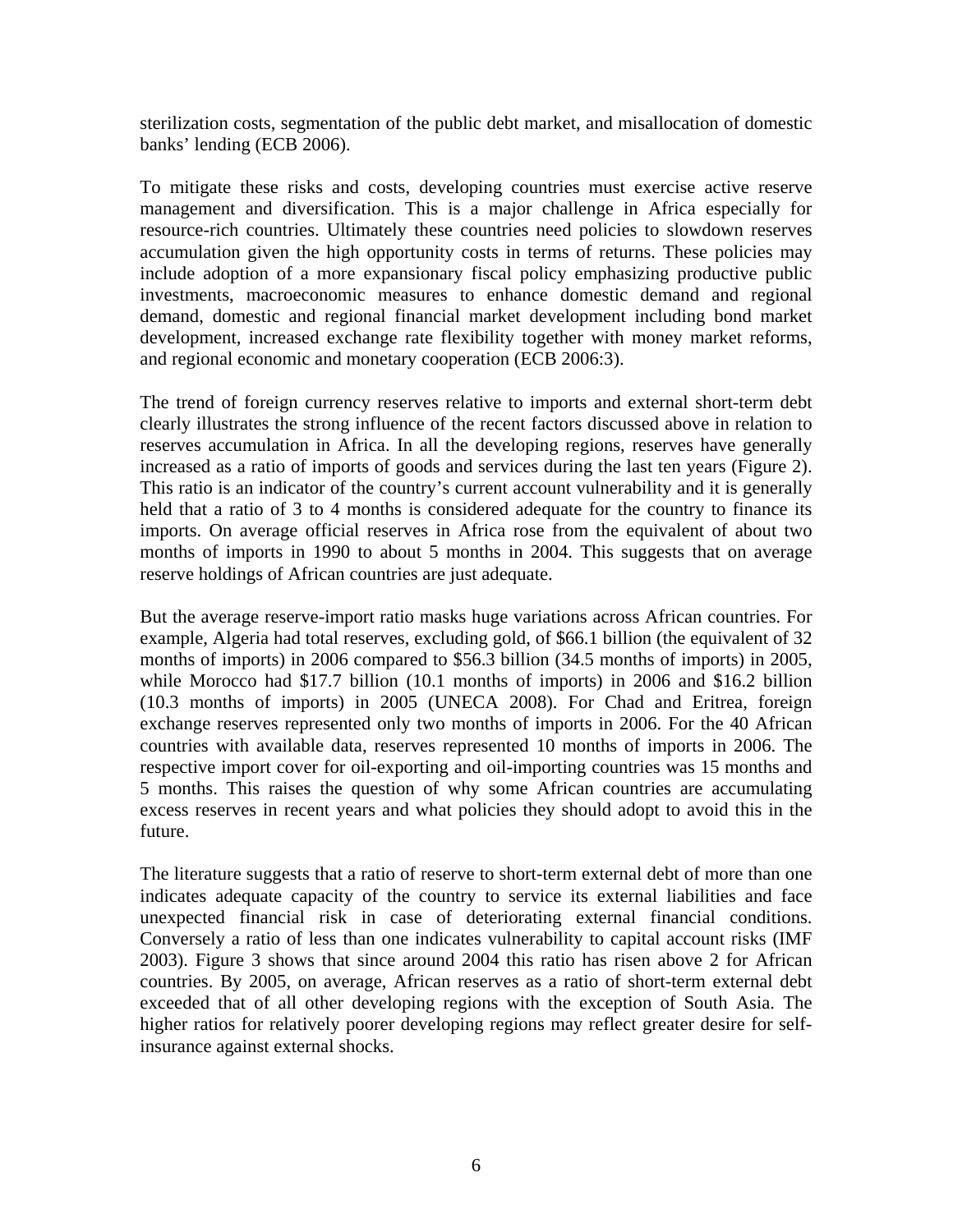The above ratios underline reserve adequacy in African countries in general, but they cannot explain the recent strong upward trend of reserves among resource-rich countries in particular. Indeed, figure 4 shows that oil-exporting African countries have accounted for about 75 per cent of total African reserves in 2005-2006. Tables A2 to A5 in the appendix present the statistics on reserve accumulation and composition distinguishing between oil-rich and non-oil-rich countries. Oil-exporting countries are also the main recipients of private capital flows, especially FDI. Noting that none of the top 10 countries in terms of reserve-GDP ratio is a high aid recipient county, it is clear that commodity revenue, especially oil revenue, and related private capital inflows are the key source of reserve buildup in Africa.

Reserve accumulation could also be the result of as well as an instrument of attracting aid flows when donors perceive reserves as a signal of sound macroeconomic management. Both private and official capital flows to Africa increased especially since 2002 but at a rate far less than the rate of reserve growth (Figure 5). In fact official flows have leveled off in the last 3 years.

# *2.3 Sources and composition of African foreign exchange reserves*

The figures in table 1 show that the 21 African countries for which detailed data exist have recorded very high rates of growth of foreign exchange reserves since the turn of this century. Reserve flow is the sum of the current account balance and the capital and financial account balance. This sample of African countries as a group recorded current account surpluses for most of the period under review, mainly because of high current account surplus in resource-rich countries and net transfers; the income balance has always been in deficit.

Regarding the capital and financial account balance, while the capital account switched between surplus and deficit over the years, the financial account balance has shown net financial inflows to Africa since 1990. These financial flows, including ODA and increasing remittances by African nationals working abroad, contributed to the high rate of reserves accumulation during this period. Overall sustained current and capital account surpluses in mainly resource-rich countries are behind the high growth in reserves in Africa. However, exchange rate policies that favor overvalued currencies are perhaps the root cause of the general trend in the continent. Large reserve holding countries in Africa in particular need to carefully assess the risks relating to the security of their reserves as well as the opportunity costs in terms of investment and growth. In fact maintaining large stocks of reserve and overvalued exchange rates at a time of low trade capacity encourages imports of consumer goods and retards investment, economic diversification and growth.

The composition of African reserves highlights high exposure of reserve holders to global financial risks. Over the last few years, more than 95 per cent of African non-gold reserves were held in foreign exchanges including currency (mainly the US dollar) and deposits with monetary authorities and banks and securities (US/foreign government securities, equity, bonds and notes, money markets, derivatives). Thus the value of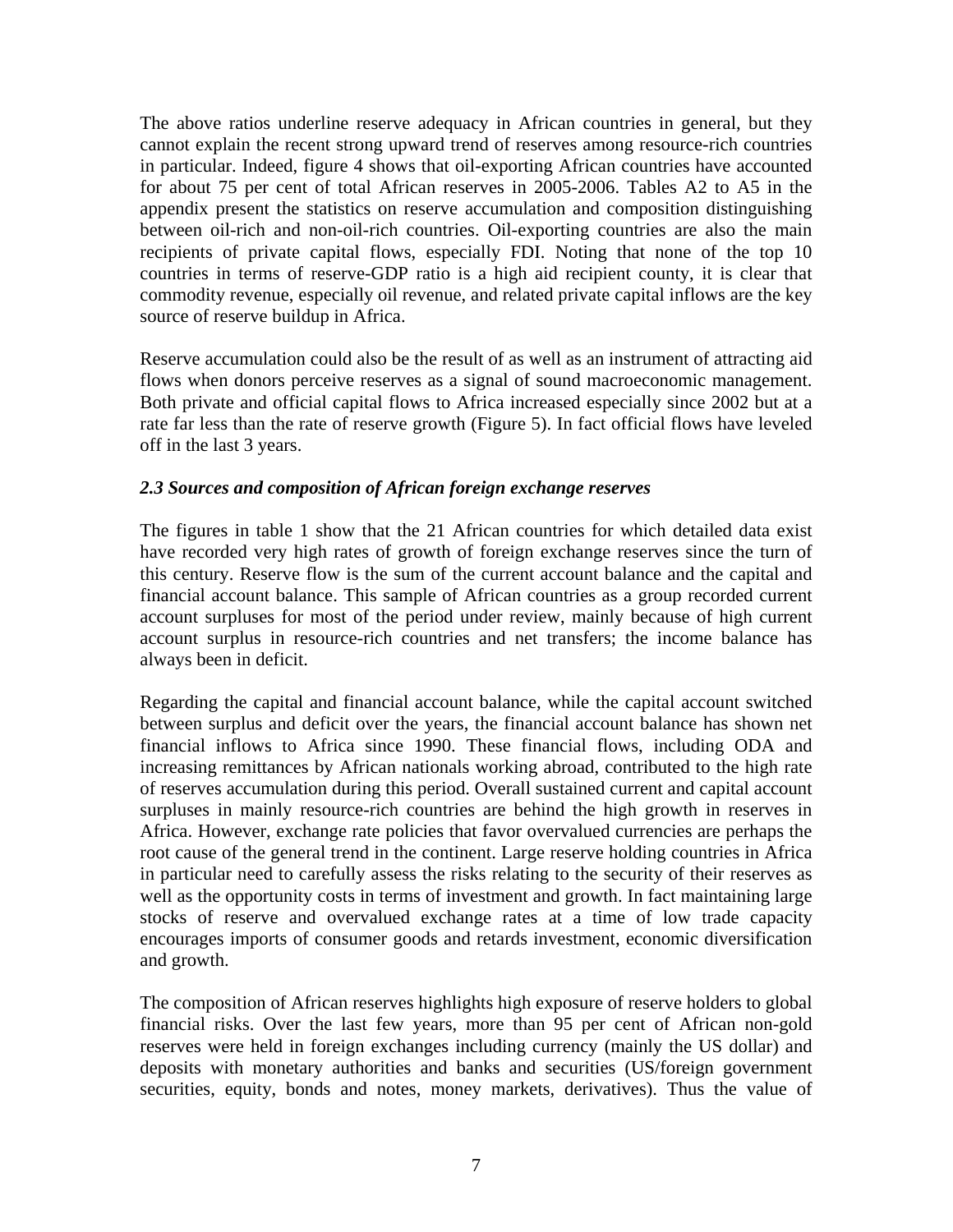African reserves is expected to change with fluctuations in the reserve currency (especially the US dollar) or wider global financial market fluctuations. The safest reserve asset, treasury bills, pays the lowest rates of return. Again this makes efficient reserve management a top priority for reserve holders.

# **3. Empirical analysis**

# *3.1 The demand for reserves*

Having examined the sources of reserve accumulation from balance of payments data in the previous section, the paper uses econometric analysis to investigate the determinants of the demand for reserves.

The literature suggests that reserves are held for both transaction and precautionary motives (Mendoza 2004). In principle, countries hold reserves in order to meet unexpected and temporary fluctuations in international payments. In this context, the optimal size of reserves depends on the balance between the macroeconomic adjustment costs arising from reserves depletion and the opportunity cost of holding reserves (Heller 1966). Thus, a country's demand for reserves will increase with its risk aversion and output volatility (Gosselin and Parent 2005).

According to Gosselin and Parent (2005) there is a relatively stable long run reserve demand function that depends on five categories of explanatory variables: economic size, current account vulnerability, capital account vulnerability, exchange rate flexibility, and the opportunity cost. Reserve holding is expected to increase with economic size and the volume of international transactions. Thus, in view of the nature of commodity-based production and exports in Africa, both the level and growth rate of output are expected to influence reserve accumulation. Increased current and capital account vulnerability should motivate central banks to hold more reserves, while exchange rate flexibility reduces the demand for reserves. Economic theory predicts that the higher the opportunity cost of holding reserves the lower would be the demand for reserves.

To investigate these motives for reserve holdings, we specify a simple long-run reserve demand equation as follows:

$$
RR_{it} = \beta_0 + \beta_1 GDP_{it} + \beta_2 CAB_{it} + \beta_3 CUAV_{it} + \beta_4 ER_{it} + \beta_5 OC_{it} + \varepsilon_{it}
$$
(5)

Where RR is real reserves, CAAV is capital account vulnerability, CUAV is current account variability, ER is nominal exchange rate, and OC is the opportunity cost of holding reserves. Capital account vulnerability may be measured by the ratio of shortterm debt to total debt, while current account volatility can be proxied by the trade variability. The opportunity cost (OC) is measured by the difference between the real return on reserves and the real return to domestic investments (real US treasury bill rate minus real domestic interest rate). <sup>[4](#page-10-0)</sup> An alternative proxy for OC is the difference between

<span id="page-10-0"></span><sup>&</sup>lt;u>.</u>  $4$  We used the deposit rate rather than the lending rate because of data limitations.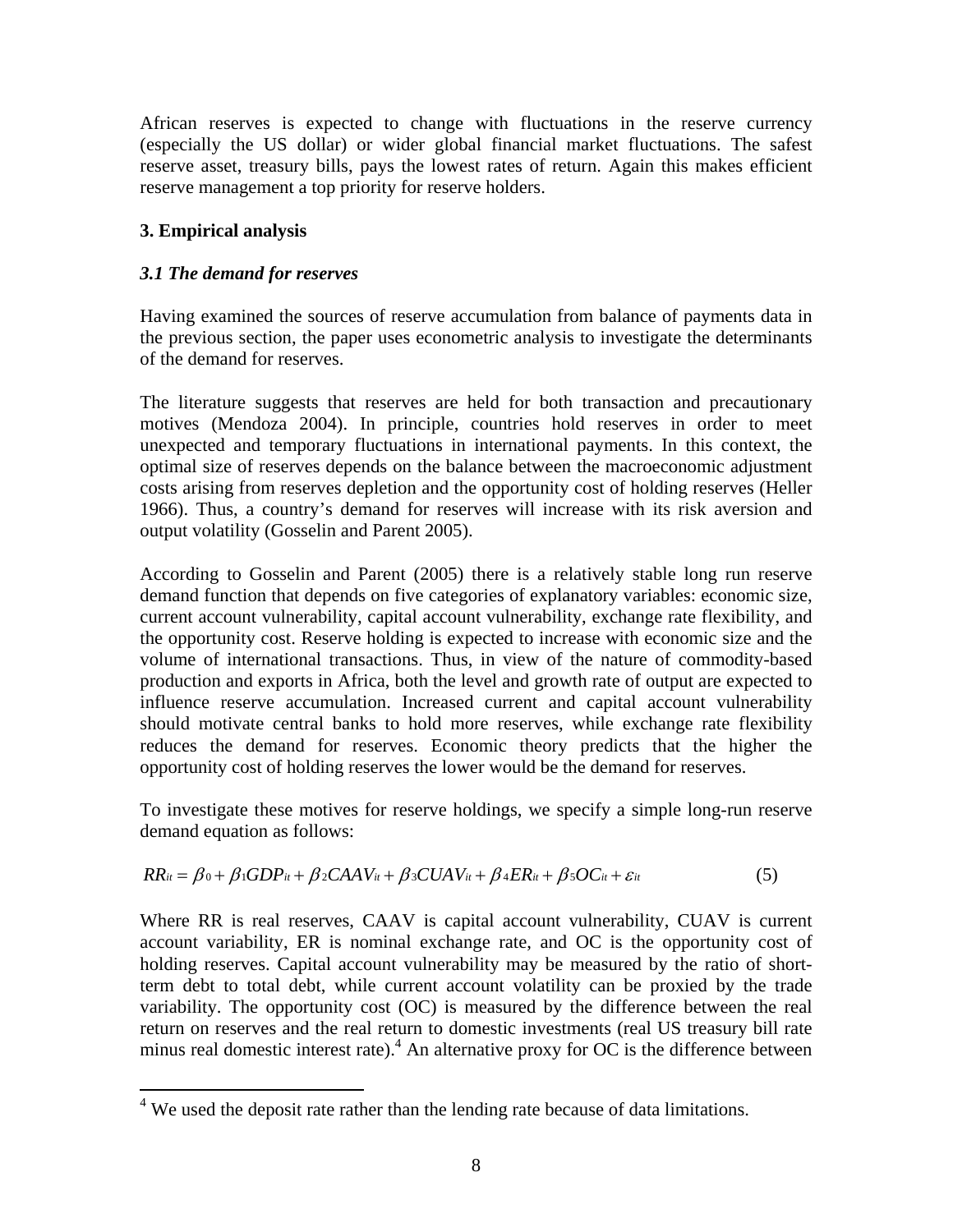(real) US Treasury bills rate and individual country real GDP growth rate, an indicator of the rate of profitability of domestic investment.

#### *3.2 The impact of reserve accumulation*

Next the study investigates the linkages between movements in foreign exchange reserves (accumulation or depletion) and economic variables of interest. The paper explores the following empirical questions:

#### (i) **Does accumulation of reserves crowd out public investment**?

The hoarding of reserves (from whatever sources, e.g., debt relief, export boom, etc.) prevents governments from spending on public infrastructure. We investigate this question through the analysis of a model based on the assumption of a quantity constraint on public investment. It is further assumed that public investment depends on real GDP growth and domestic credit to the public sector (PUCRED) beside foreign exchange reserves.

The public investment equation is specified as follows:

$$
Pul_{it} = \beta_0 + \beta_1 \dot{Y}_{it} + \beta_2 PUCRED_{it} + \beta_3 RR_{it} + \varepsilon_{it}
$$
\n
$$
\tag{6}
$$

Where  $\dot{Y}$  is the growth rate of real GDP, and all other variables are the same as defined earlier. We also explore the role of ODA in alternative specifications.

#### (ii) **What are the linkages between reserves and private investment**?

There are two possible channels of the linkages between reserves and private investment. The first is a quantity channel, whereby the availability of reserves makes it possible to import capital goods, thus facilitating increased domestic private investment. The second is the rate of return channel, which works through the interest rate parity relationship:

$$
i_{t} = i_{t}^{f} + E(\dot{\varepsilon}_{t}); E(\dot{\varepsilon}_{t}) = \frac{E(\Delta \varepsilon_{t})}{\varepsilon_{t}};
$$
\n<sup>(7)</sup>

Where *i*,  $i^f$ , and  $E(\dot{\varepsilon})$  are the domestic interest rate, the world interest rate, and the expected appreciation/depreciation of the exchange rate, respectively. For a given world interest rate, expectations of domestic currency appreciation (due to expectations of higher reserves, among other things) encourage domestic investment because the domestic return is higher. Expectations of depreciation induce investment abroad (capital outflow). We investigate the relationship between foreign exchange reserves and private investment behavior in a model that includes an accelerator variable (real GDP growth), public investment (PuI) and bank credit to the private sector (PRCRED). While growth and financial development (PRCRED) are expected to stimulate private investment, the effect of public investment may be positive or negative depending on whether public investment crowds in or crowds out private investment.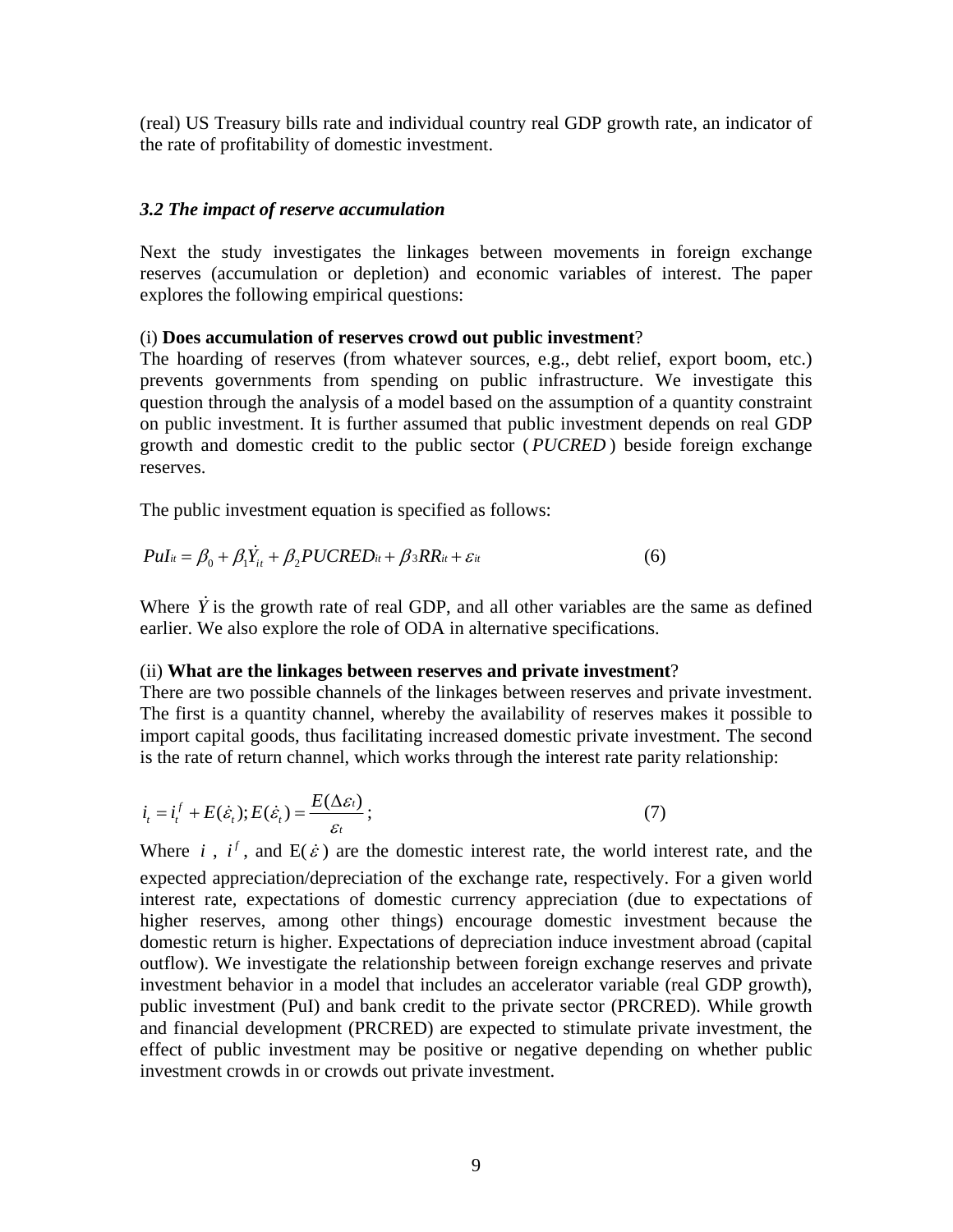The private investment equation is specified as follows:

$$
\Pr{I_{it} = \beta_0 + \beta_1 \dot{Y}_{it} + \beta_3 PRCED_{it} + \beta_4 Pul_{it} + \beta_5 R R_{it} + \varepsilon_{it}}
$$
(8)

All the variables are the same as defined above.

(iii) **What is the linkage between reserve accumulation and the exchange rate**? Adequate stock of foreign exchanges allows monetary authorities to intervene in the market to protect the exchange rate (e.g., injecting foreign exchange in case of pressures towards appreciation). However, excessive inflows of reserves can cause the currency to appreciate. Moreover, high volatility of reserves can cause instability in the exchange rate. This paper examines the role of reserves in exchange rate movements using a conventional exchange rate equation with the price and interest rate differentials as the two key explanatory variables besides foreign exchange reserves. A rise in the domestic interest rate relative to the foreign rate is expected to attract increased foreign capital flows, resulting in exchange rate appreciation. The impact will greatly depend on the degree of domestic financial market development and integration into the global market. Conversely, an increase in domestic prices relative to foreign prices would lead to a shift in demand in favor of foreign goods, causing the exchange rate to depreciate.

The exchange rate equation to be estimated is the following:

$$
ER_{it} = \beta_0 + \beta_1 \Big( r^d_{it-1} - r^f_{it-1} \Big) t - 1 + \beta_2 (\hat{p}^d_{it-1} - \hat{p}^f_{it-1}) + \beta_3 RR_{it} + \varepsilon_{it}
$$
(9)

Where  $\hat{p}^d$  is domestic inflation,  $P_f$  is foreign inflation,  $r^f$  is nominal foreign interest rate, and  $r^d$  is nominal domestic interest rate. Other determinants of the exchange rate that may be examined include capital flows (including ODA), current account balance (CAB) and money supply.

#### (iv) **What are the linkages between reserves and inflation**?

We explore two possible channels. The first is the exchange rate expectations channel. With high reserves, agents expect the national currency to appreciate, which reduces (expected) inflation. The second is the liquidity/money market effect: the spending of reserves increases the stock of money (e.g., when government converts aid into domestic currency to spend it), which may fuel inflation. We investigate whether the data supports this prediction, i.e., whether inflation has increased in this sample of countries following the large inflows of foreign exchange.

The inflation equation is the following:

$$
\hat{p}_{it} = \beta_0 + \beta_1 \hat{p}_{it-1} + \beta_2 RR_{it-1} + \varepsilon_{it}
$$
\n(10)

In alternative specification, we also explore the effect of money supply growth and the expected exchange rate on inflation.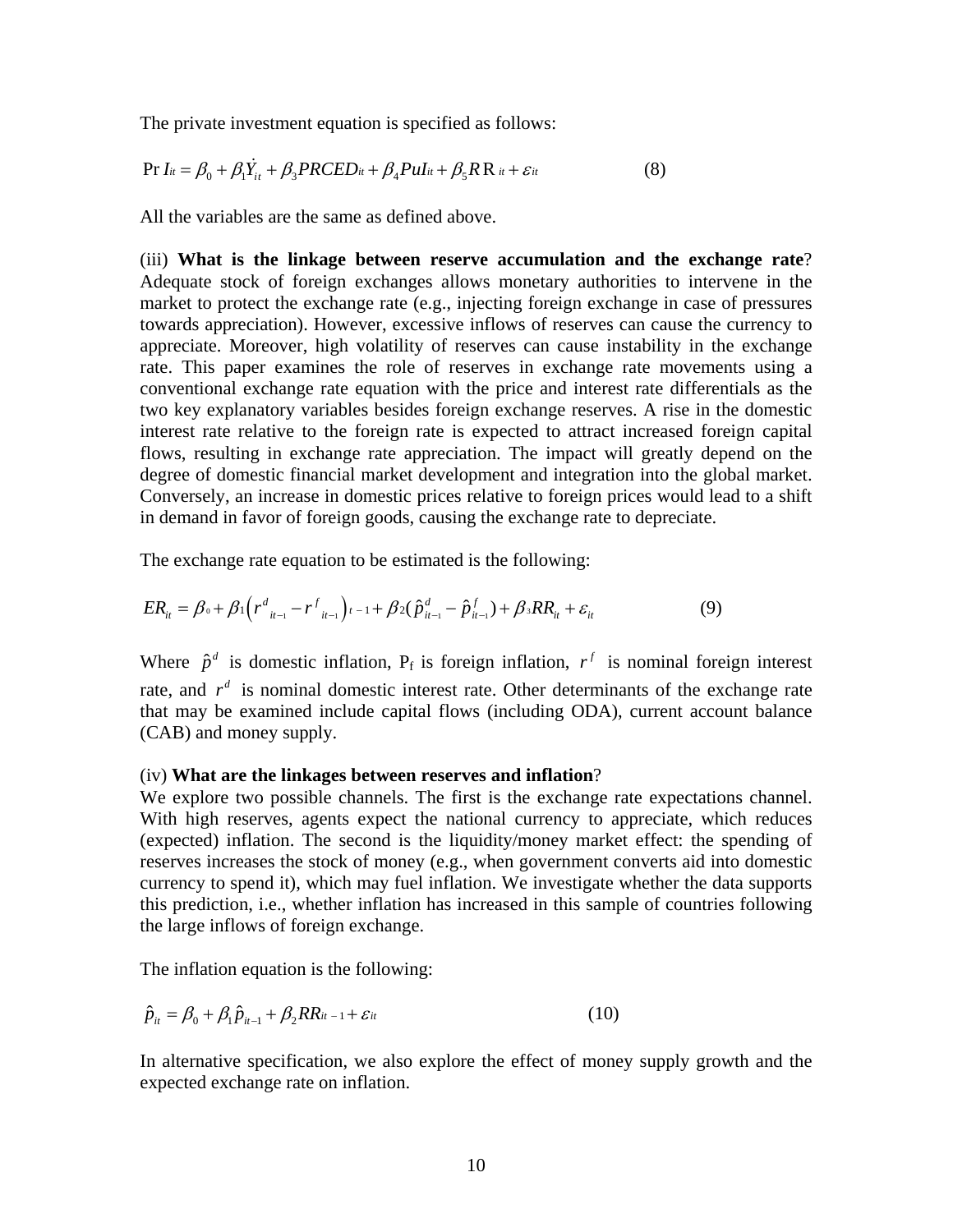# **4. Estimation and discussion of results**

The empirical analysis starts with the investigation of the time series characteristics of the regression variables. The tests show that all the macroeconomic variables used in each equation are integrated of order 1, i.e. I(1), or non-stationary in logs, while the differenced variables (inflation and interest rate differentials) are I(0). We also used (Kao and Pedroni) cointegration tests to inform the specification of the equations so as to avoid spurious regressions. The results of the panel unit root and cointegration tests are reported in tables A6 and A7 in the appendix.

The regression equations were estimated for the sample 21 African countries for the period 1979-2005. The estimation results for level, first-differenced, and two-step error correction models are presented in tables 3-7 for reserve demand, public investment, private investment, the exchange rate and inflation. These results are discussed below.

# **The determinants of the demand for reserves**

The long-run (level) regression results show that the demand for international reserves in Africa is driven mainly by exports and GDP growth (table 3). These two variables have positive and statistically significant coefficients. The sizes of coefficients (elasticities) indicate that the real exports effect is greater than the GDP growth effect, underscoring the role of commodity exports (oil and non-oil) in reserve buildup in African countries. On the other hand both the opportunity cost of holding reserves (measured by the difference between domestic and foreign interest rates) and short-term debt have negative but insignificant effects on demand for reserves. Continued reserve buildup despite the weak return effect is another indication that reserve accumulation in Africa is not motivated by returns.

Though weak, the negative coefficient on short-term debt indicates a burden rather than hedging effect, as African countries with more short-term debt are the ones that have less reserve. These countries are less likely to accumulate reserves due to high debt service and thus might be unable to hedge against risks associated with short-term debt. Conversely, relatively rich African countries continue to buildup reserves even though they do not face notable short-term debt risks.

The results with the first-differenced equation confirm the long run results regarding the positive and strong effects of GDP and exports on reserve demand. However, short-term debt and the return or opportunity cost variable continue to have no significant impact on reserve demand in the short-run. These results are consistent with the observation that poor African countries are unable to buildup reserves to hedge against short-term debt risks and that reserve accumulation is not motivated by returns to assets. The oil dummy variable suggests that oil-exporting countries tend to have more but not significantly higher reserves than oil-importing countries. The two-step error correction results largely confirm the results with the first-differenced specification.

# **Public investment**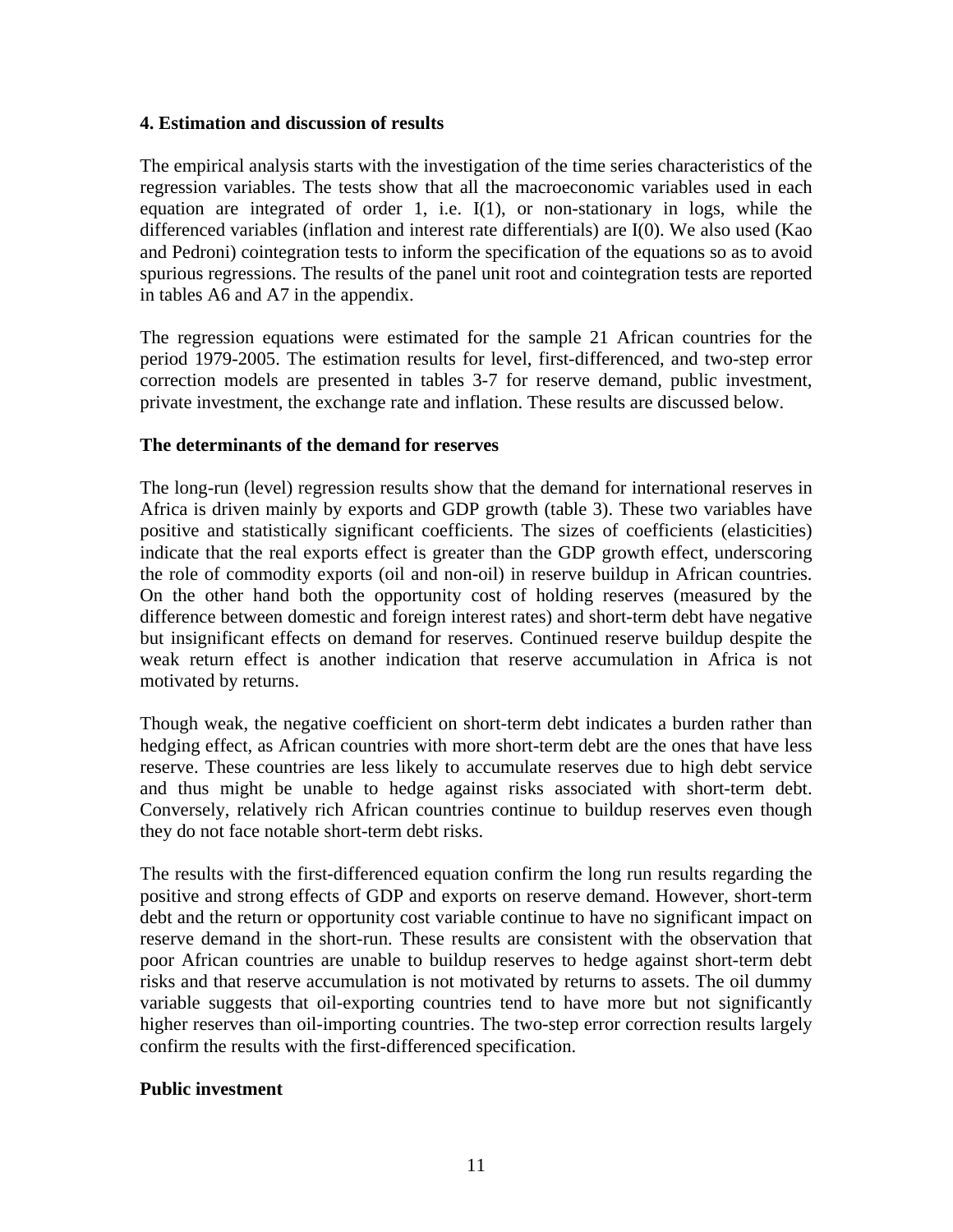The determinants of public investment remain largely the same in the short-term and the long-term (table 4). The results show that while there is a positive and significant longrun relationship between reserves and public investment, no such relationship exists in the short-run. The evidence suggests that short-term movements in reserves such as the buildup observed in recent years have not been used to increase public investment. This may be due to African countries' pursuit of restrictive macroeconomic policy and their excessive aversion to financial crisis. This approach prevents African countries from reaping the full benefits from the resource boom as well as the increase in external capital inflows.

Real public investment declines with real GDP, indicating the inability of governments to sustain high public investment. Public credit has a theoretically consistent positive impact on public investment. The finding that ODA stimulates public investment strongly supports the call for scaling up ODA and debt relief to assist African countries to increase public investment and accelerate progress toward achieving the Millennium Development Goals (MDGs). At the same time, the finding on public credit justifies expansionary fiscal and monetary policy for African governments to boost domestic investment and growth.

# **Private investment**

Accumulation of reserves strongly stimulates private investment in Africa in the long run, but this effect is weak in the short-run (table 5). This finding is consistent with the fact that reserves buildup signals improvements in macroeconomic management, but private investors only respond to this signal when it is seen as permanent. It is interesting to note that public investment compliments private investment in Africa in the long run. This result is consistent with our *a priori* expectation as most African countries suffer from poor infrastructure and weak institutional environment. Increased public investment in infrastructure is therefore a factor that stimulates private investment especially when these changes are seen as permanent.

It is also important to note that increased availability of bank credit to the private sector fosters private investment in this sample of African countries. Thus higher domestic credit stimulates both public and private investments<sup>[5](#page-14-0)</sup>, which are positively correlated over the long run. This suggests that although increased public borrowing can raise domestic interest, making it unprofitable for the private sector to borrow to finance investment, the credit effect tends to dominate the interest rate or cost effect.

The results show a negative relationship between real GDP and private investment in the long run as well as the short-run. Indeed, plotting average GDP against average private investment for each of the sample countries shows that, with the exception a few countries (such as Sudan), private investment lags behind GDP growth. Again this underscores the fact that GDP growth in Africa is largely driven by developments in the primary commodity sector, with little direct effect on private investment. The results also

<span id="page-14-0"></span> $<sup>5</sup>$  See Ndikumana (2000; 2005) for further evidence on the role of credit for domestic investment.</sup>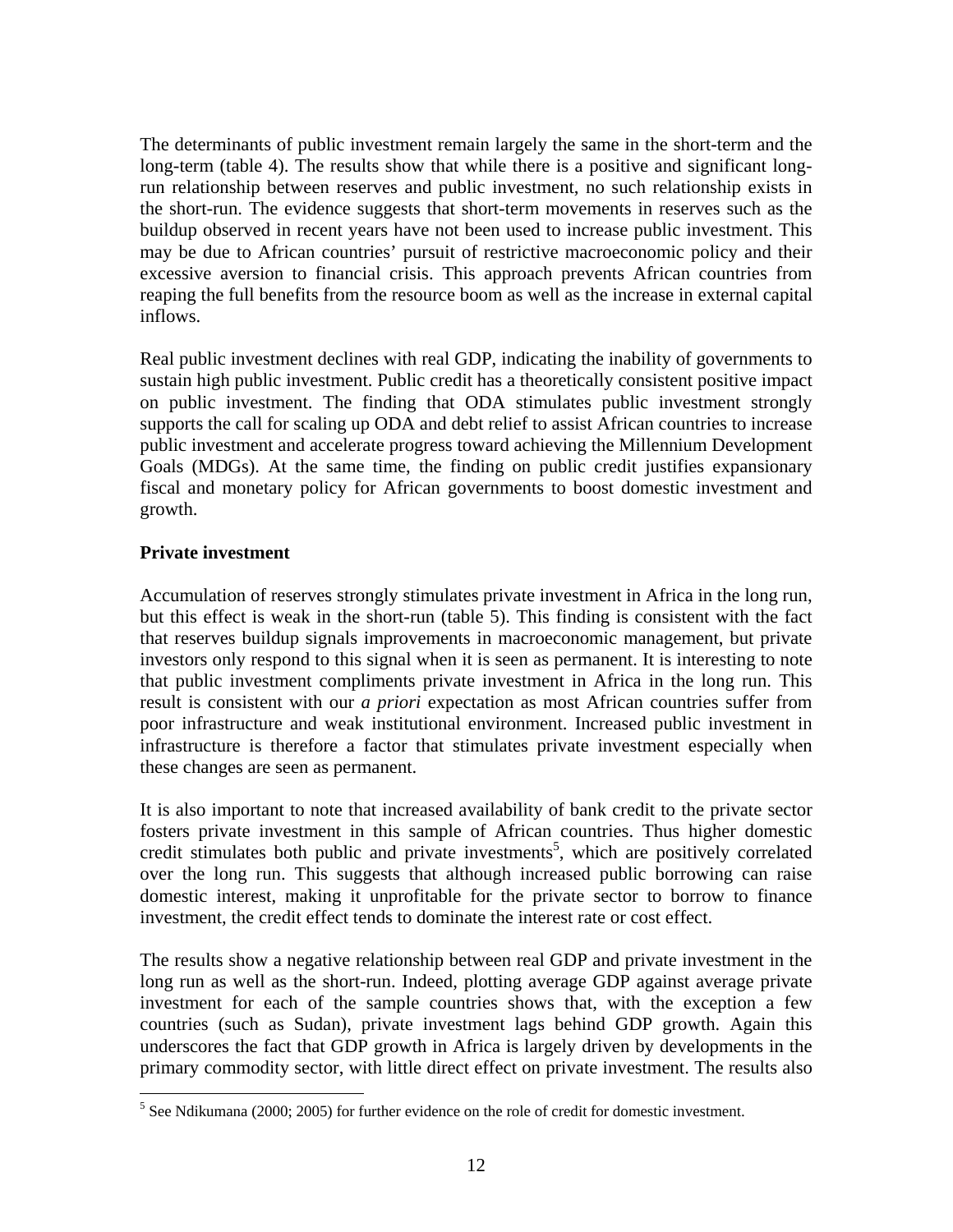illustrate the fact that growth in African countries has not been sustained over a long period, which undermines incentives to invest. Indeed, volatility of GDP growth implies high volatility of returns to capital, which discourages private investment.

# **The exchange rate**

The nominal exchange rate strongly responds to changes in international reserves over both the short-run and the long-run (table 6). As theory suggests, a rise in reserves causes the nominal exchange rate to immediately appreciate and, if the increase in reserves is permanent, the appreciation is also permanent. Thus, unlike the case in other developing regions, accumulation of reserves has not allowed African countries to keep exchange rates low and promote international trade and competitiveness.

The results show that increases in the domestic price level relative to foreign prices leads to nominal exchange depreciation over both the short and long term. But the nominal exchange rate appreciates as the domestic interest rate rises relative to the foreign interest rate. This finding is consistent with standard economic theory, which suggests that increased domestic return on assets attracts increased private capital inflows. The evidence also indicates that current exchange rate level appears to be a good predictor of its future level, underscoring the relative stability and predictability of African nominal exchange rates.

# **Inflation and reserves**

The paper has estimated the determinants of the domestic price level as well as inflation. The results are largely the same as regards the signs and significance of coefficients (table 7). Accumulation of international reserves has no significant effect on inflation, but induces higher price levels in the long run. However, changes in money supply have no significant impact on current inflation. One interpretation of these results is that monetary authorities have been able to sterilize foreign exchange inflows and avoid the inflationary effects that would arise through money supply. At the same time the expected or actual spending of the inflows has put pressure on prices. This is especially because a large part of the spending is on nontradable goods and services. The results suggest that monetary authorities have succeeded in containing the inflationary impact of foreign exchange inflows by hoarding the reserves, thus minimizing their effects on money supply. This certainly serves the narrow objective of monetary policy, namely controlling inflation. But this "success" comes at the cost of the forgone gains from resource inflows in terms of public infrastructure and demand-led growth in general.

Lagged inflation is the main determinant of current inflation. There is evidence that inflationary pressures rises as real GDP growth increases, indicating that there is may be a risk of overheating as a result of GDP growth. This effect is particularly important for oil-rich countries, where increased oil revenues fuel government and private consumption that creates excess demand while the economy does not have the adequate supply capacity to respond (see UNECA 2008).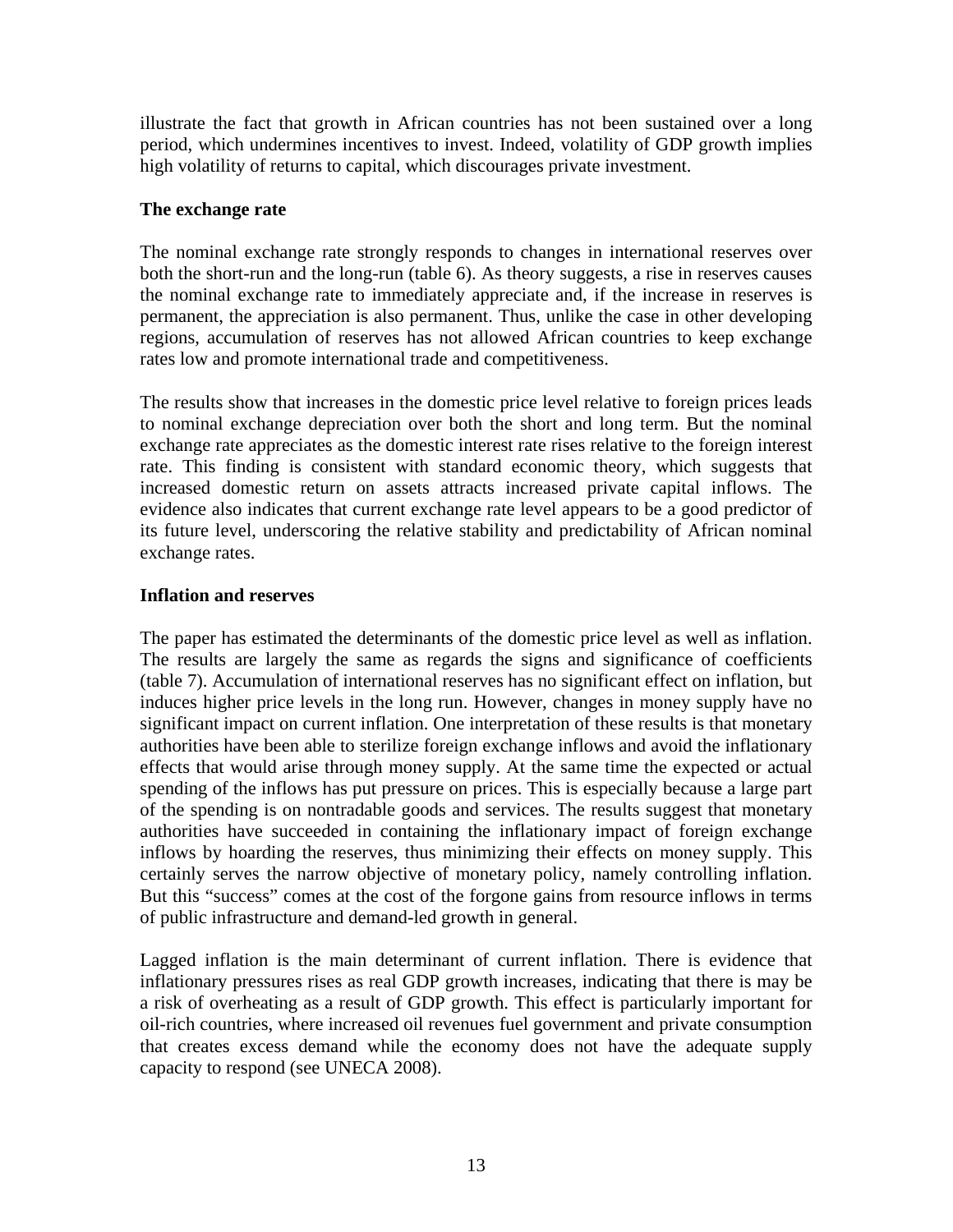# **5. Conclusions and policy recommendations**

This paper has provided quantitative evidence on the recent increase in foreign exchange reserves in African countries, which is driven primarily by the primary commodity export boom as well as development aid. African countries have accumulated these reserves in the context of a macroeconomic policy orientation that focuses on stabilization, especially inflation targeting. The trends in Africa are consistent with those in other developing regions, which also experienced substantial buildup of reserves, thus financing the current account and budget deficits in industrialized countries, especially the United States.

The study has investigated the motivations, sources, and impact of the reserves accumulation, with a focus on the impact on key macroeconomic variables, namely public and private investment, the exchange rate, and inflation. The empirical analysis shows that reserves hoarding cannot be justified by returns to assets considerations, given the low world interest rates and the high rates of returns to domestic assets in African countries (high domestic real interest rates). Therefore, reserves accumulation can carry a high opportunity cost for African countries and imply cheap financing of the deficits for reserve asset countries.

A key result of the empirical analysis is that reserves accumulation has been accompanied by appreciation of national currencies. Exchange rate appreciation undermines export competitiveness and hampers efforts aimed at diversification of exports. It can adversely affect domestic investment and employment creation and limit progress towards meeting national development goals.

The analysis shows that the increase in foreign exchange reserves has no significant impact on current inflation, but a significant positive effect on the price level in the long run. However, the evidence suggests that monetary authorities have been successful in containing the expansionary effects of foreign exchange inflows, notably by minimizing their impact on money supply. This strategy comes at a cost as it prevents African countries from taking advantage of exports expansion and external resource inflows to stimulate domestic investment. Indeed the results show that in the short run, increases in reserves have not been accompanied by increases in public investment.

The empirical results in this study suggest that African countries may want to reconsider their reserve management strategies within a broader economic development policy framework. While macroeconomic stabilization, especially inflation control, must remain an important objective of macroeconomic policy, there is a need to design strategies that maximize the gains from export revenues and external resource inflows by utilizing more of these resources to boost domestic investment. In particular, African countries need to take advantage of the resource boom to boost productivity-enhancing public investment. At the forefront of policy interventions must be strategies for encouraging allocation of these resources to stimulate diversification of exports away from primary commodities. Moreover, to minimize losses from reserve currency appreciation African countries need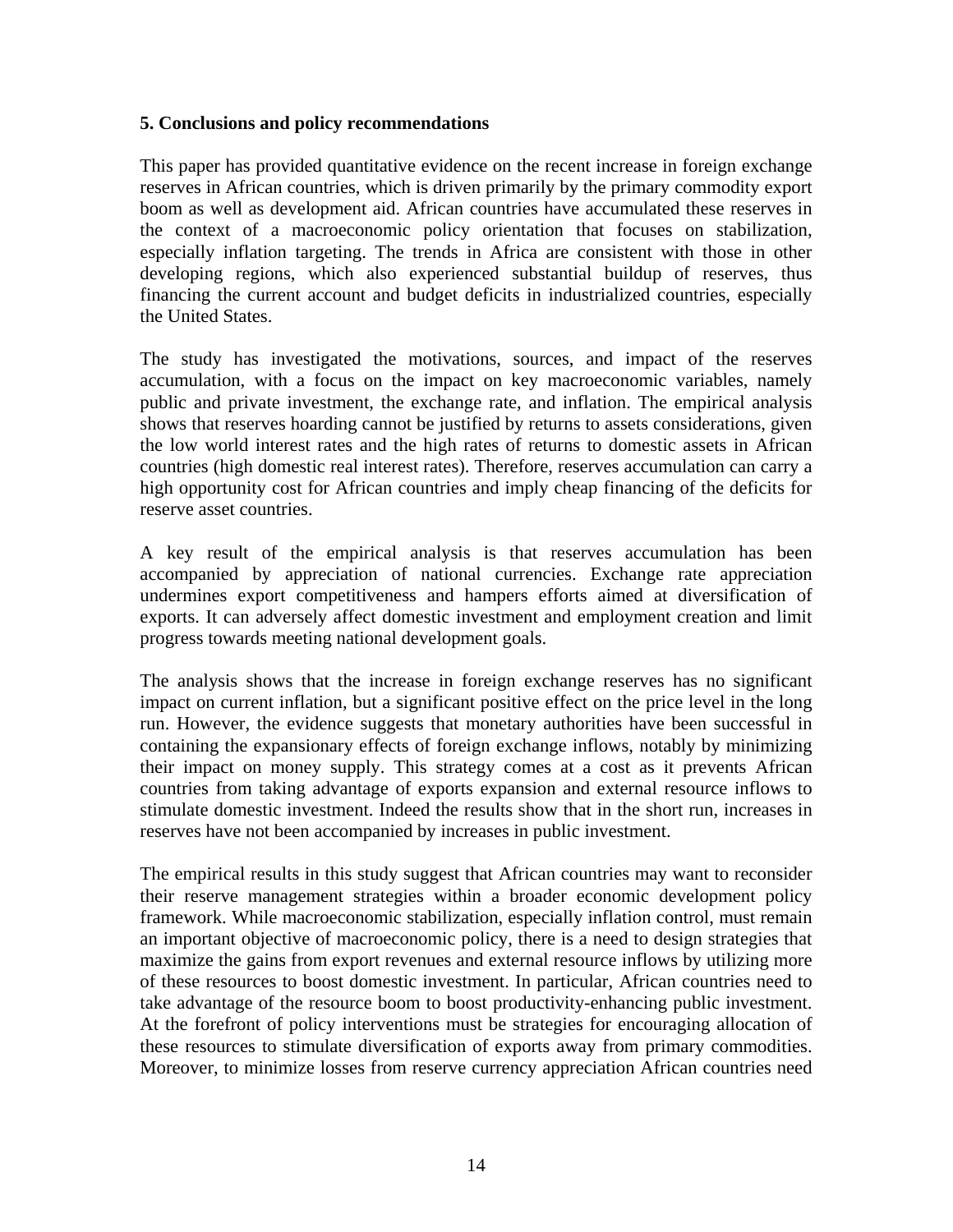to diversify their reserves holdings while also taking into account their international payments needs (imports and debt servicing).

#### **References:**

- Aizenman, J. and J. Lee (2005) "International reserves: precautionary vs. mercantilist views, Theory and Evidence." IMF Working Paper WP/05/198.
- Eichengreen, B. (2006) "Insurance underwriter or financial development fund: what role for reserve pooling in Latin America?" NBER Working Paper No. 12451.
- ECB, European Central Bank (2006) "The accumulation of foreign reserves." Occasional Paper No. 43 (February).
- Gosselin, M and N. Parent (2005) "An empirical analysis of foreign exchange reserves in emerging Asia". Bank of Canada Working Paper 2005-38. Ottawa, Canada.
- Heller, H. R. (1966) "Optimal international reserves". *Economic Journal* 76: 296- 311.
- IMF (2003) *World Economic Outlook 2003.* IMF. Washington, D.C. USA
- Lapavitsas, C. (2007) "Using ODA to Accumulate Foreign Reserves in Sub-Saharan Africa". IPC One pager No. 37, Brasilia.
- McKinley, T. (2007) "Why is Africa Constrained from Spending ODA". IPC One pager No. 34, Brasilia.
- Mendoza, R. U. (2004) "International reserve-holding in the developing world: self insurance in a crisis-prone era?" *Emerging Markets Review* 5: 61-82.
- Ndikumana, L. (2005) "Financial development, financial structure, and domestic investment: International evidence." *Journal of International Money and Finance* 24 (4), 651-673.
- Ndikumana, L. (2000) "Financial determinants of domestic investment in sub-Saharan Africa: Evidence from panel data." *World Development* 28 (2), 381-400.
- Stiglitz, J. (2006) *Making Gglobalization Work*. W.W. Norton and Company, New York. USA.
- UNECA, United Nations Economic Commisssion for Africa. 2008. *Economic Report on Africa 20008: Africa and the Monterrey Consensus: Tracking Performance and Progress*. UNECA. Addis Ababa, Ethiopia (Forthcoming).
- UNECA, United Nations Economic Commission for Africa (2007) *Economic Report on Africa 2007: Accelerating Africa's Development through Diversification*. UNECA, Addis Ababa, Ethiopia.
- UN-DESA, United Nations Department of Economic and Social Affairs (2007) "LINK Global Economic Outlook." United Nations, New York.
- Weeks, J. and T. Mckinley (2007) "The Macroeconomic Implications of MDG-based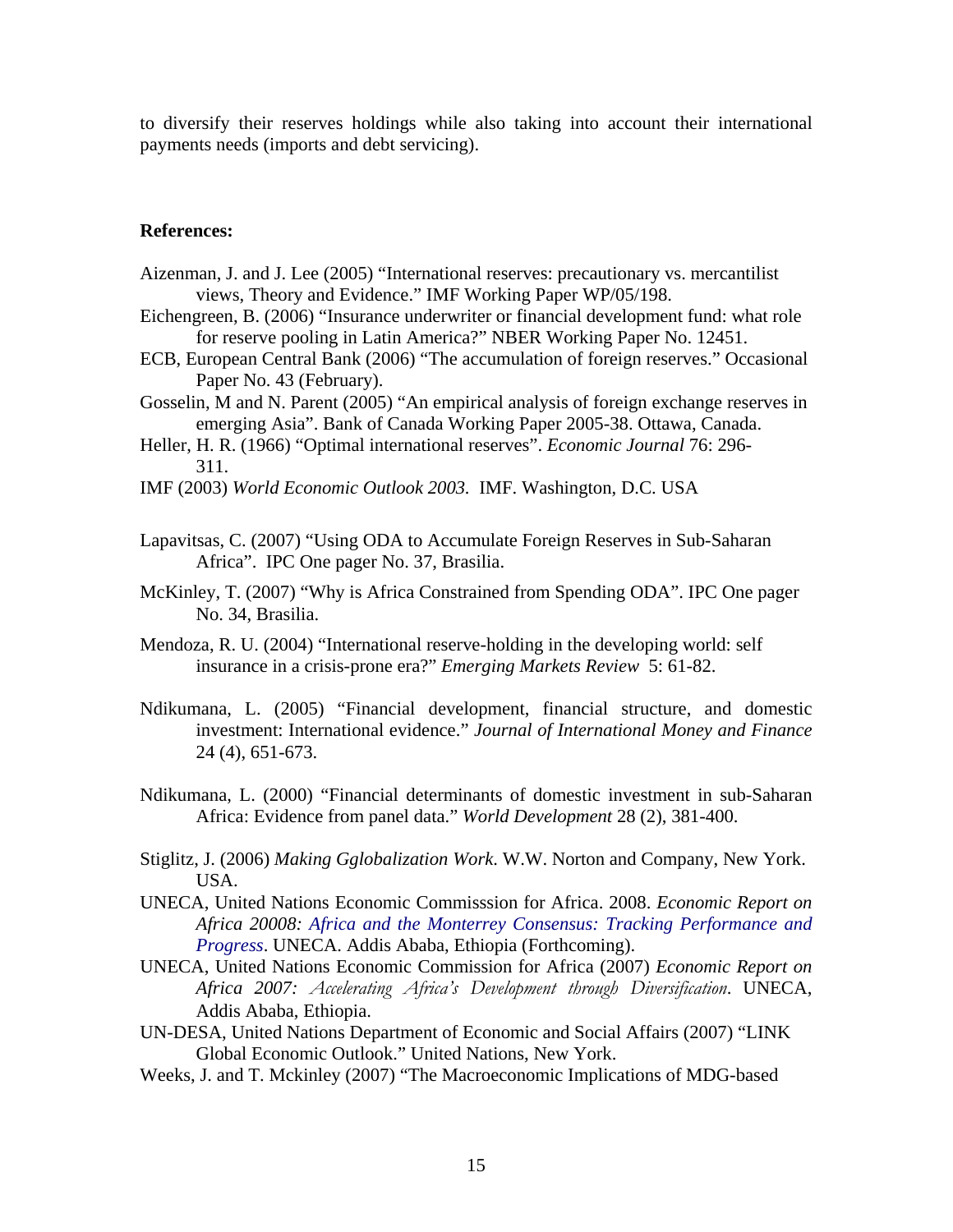Strategies in Sub-Saharan Africa". IPC Policy Research Brief No. 4, October 2007, Brasilia.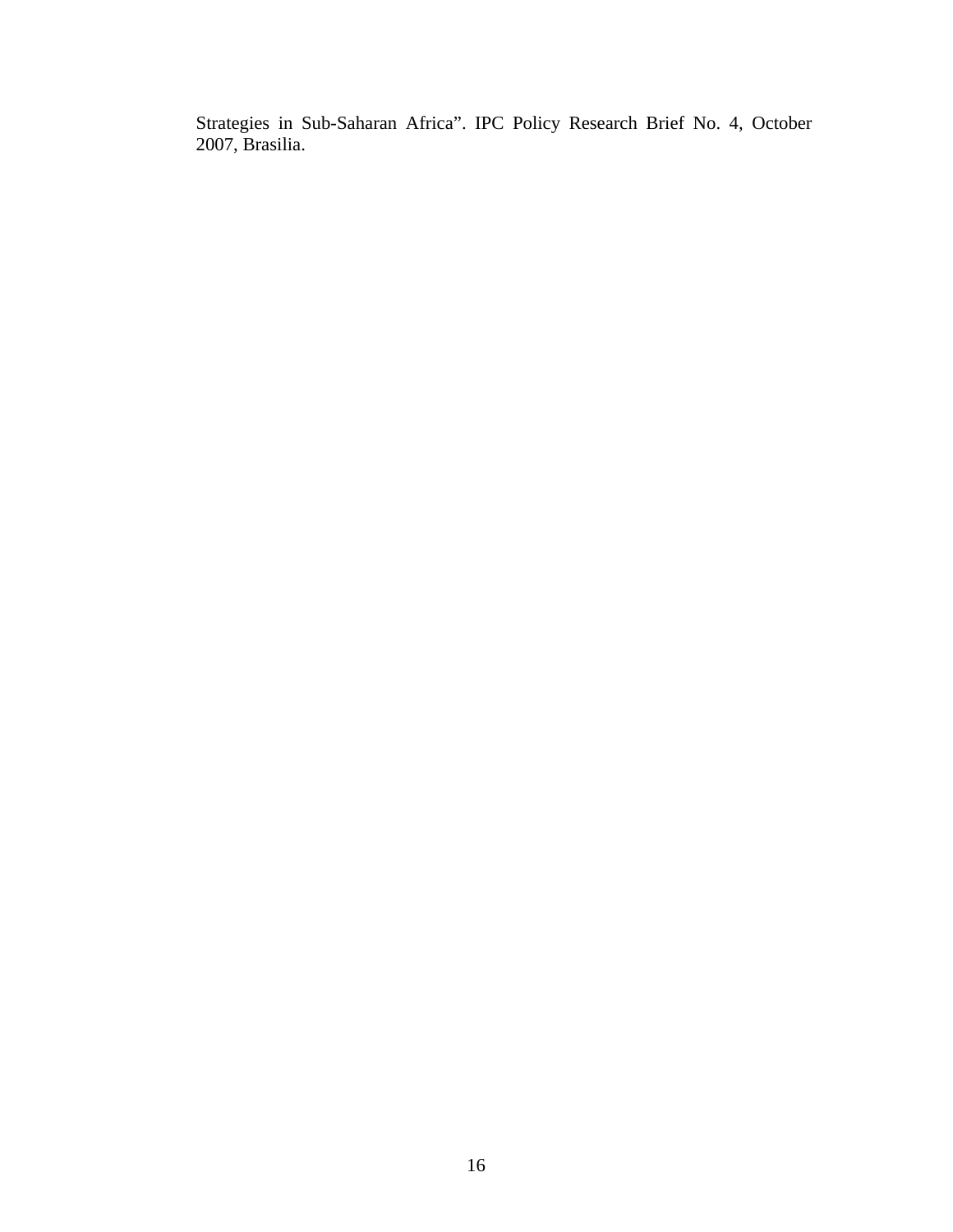

**Figure 1: Reserves buildup in developing countries, 1997-2005 (\$** 

Source: Global Development Finance (GDF) 2006



Source: GDF 2006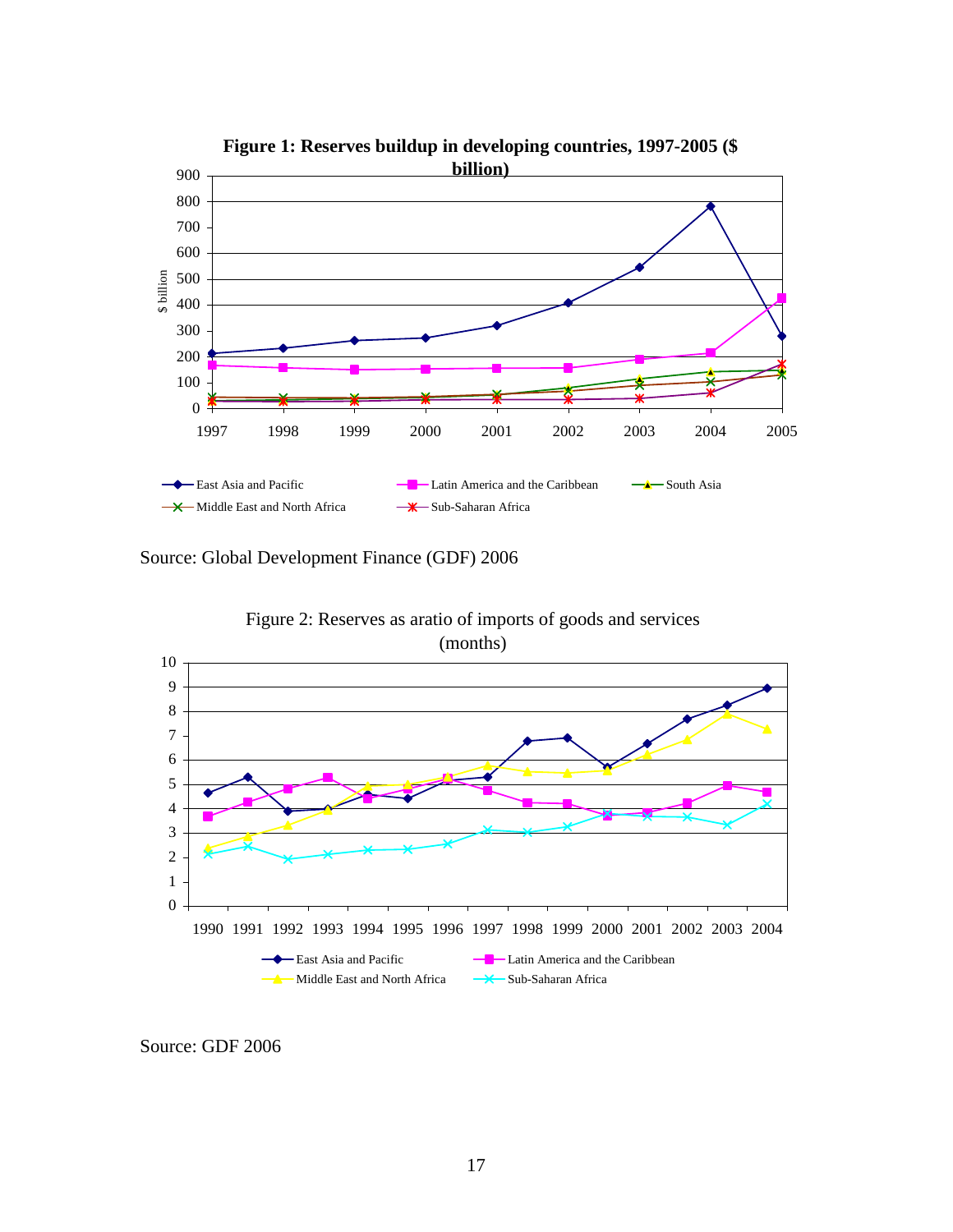

**Figure 3: Reserves as a ratio of short-term debt, 1997-2005**

Source: GDF 2006

**Figure 4: Oil and reserve accumulation in 39 African countries (USD Billion)**



Source: International Financial Statistics (IFS) 2007 (Covers 39 countries with available data)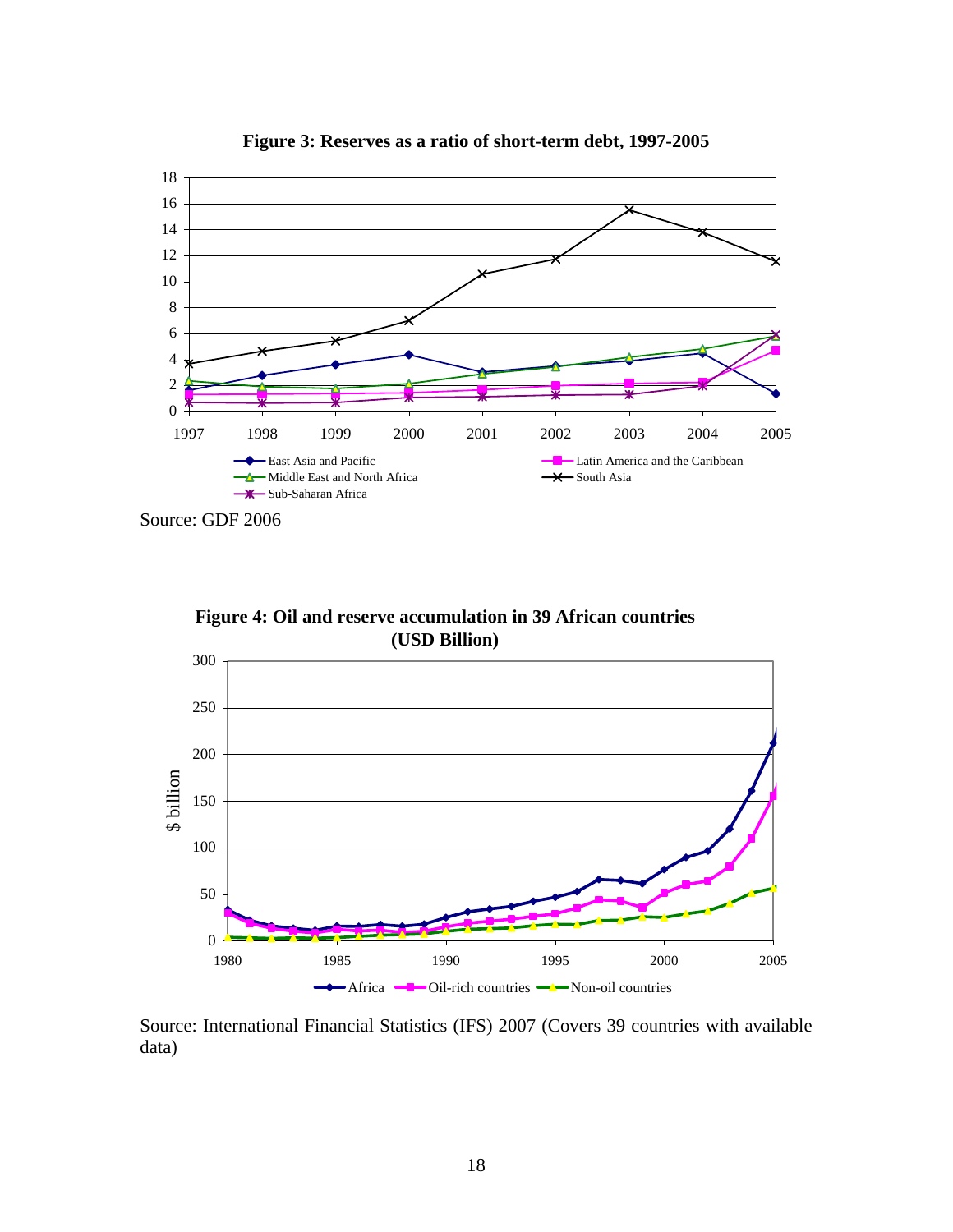

**Figure 5: Capital flows and reserves buildup in sub-Saharan Africa, 1998-2005**

Source: IFS 2006

|                    | <b>Current account balance</b>                |                               |                                                                | Capital<br>and<br>account balance       | financial                               | Change in<br>reserves | <b>ODA</b> |
|--------------------|-----------------------------------------------|-------------------------------|----------------------------------------------------------------|-----------------------------------------|-----------------------------------------|-----------------------|------------|
|                    | Balance on goods<br>and<br>services<br>(BGAS) | Balance on<br>income<br>(BOI) | <b>Balance</b><br><sub>on</sub><br>transfers<br>$(Btransfer)*$ | Capital<br>account<br>balance<br>(CAA3) | Financial<br>account<br>balance<br>(FA) |                       |            |
| 1990               | 4251.6                                        | $-12386.3$                    | 10479.9                                                        | 6052.6                                  | $-13756.0$                              | $-5358.3$             | 14617.3    |
| 1995               | $-8776.7$                                     | $-19599.5$                    | 9903.4                                                         | 2114.6                                  | 3113.5                                  | $-4468.1$             | 9221.8     |
| 2000               | 3998.2                                        | $-6665.6$                     | 11303.6                                                        | 1767.3                                  | $-8246.2$                               | $-1840.8$             | 6084.9     |
| 2001               | $-203.3$                                      | $-10759.8$                    | 12722.0                                                        | $-755.2$                                | $-5265.9$                               | $-4058.9$             | 6641.3     |
| 2002               | 491.4                                         | $-10807.2$                    | 12965.0                                                        | 10114.9                                 | $-13350.6$                              | $-1077.9$             | 8036.6     |
| 2003               | 5869.3                                        | $-7820.9$                     | 14101.9                                                        | 5003.9                                  | $-18365.7$                              | $-7080.9$             | 8170.0     |
| 2004               | 8661.0                                        | $-5436.6$                     | 17866.0                                                        | $-27147.0$                              | $-9165.3$                               | $-23883.0$            | 11858.4    |
| 2005               | 10100.9                                       | $-7651.4$                     | 20774.8                                                        | $-35568.8$                              | $-2215.3$                               | $-24682.1$            | <b>NA</b>  |
| Average<br>1980-89 | $-4063.4$                                     | $-12150.7$                    | 6351.6                                                         | 4218.0                                  | 1512.2                                  | $-74.1$               | 6931.1     |
| Average<br>1990-99 | $-4201.0$                                     | $-15059.8$                    | 11131.6                                                        | 1054.8                                  | $-1050.3$                               | $-3498.5$             | 10290.7    |
| Average<br>2000-04 | 4819.6                                        | $-8190.3$                     | 14955.6                                                        | $-7764.2$                               | $-9434.8$                               | $-10437.2$            | 6798.5     |

Source: IFS 2006; GDF 2006

Notes: Data are for 21 countries only; \* includes remittances and other current transfers (net).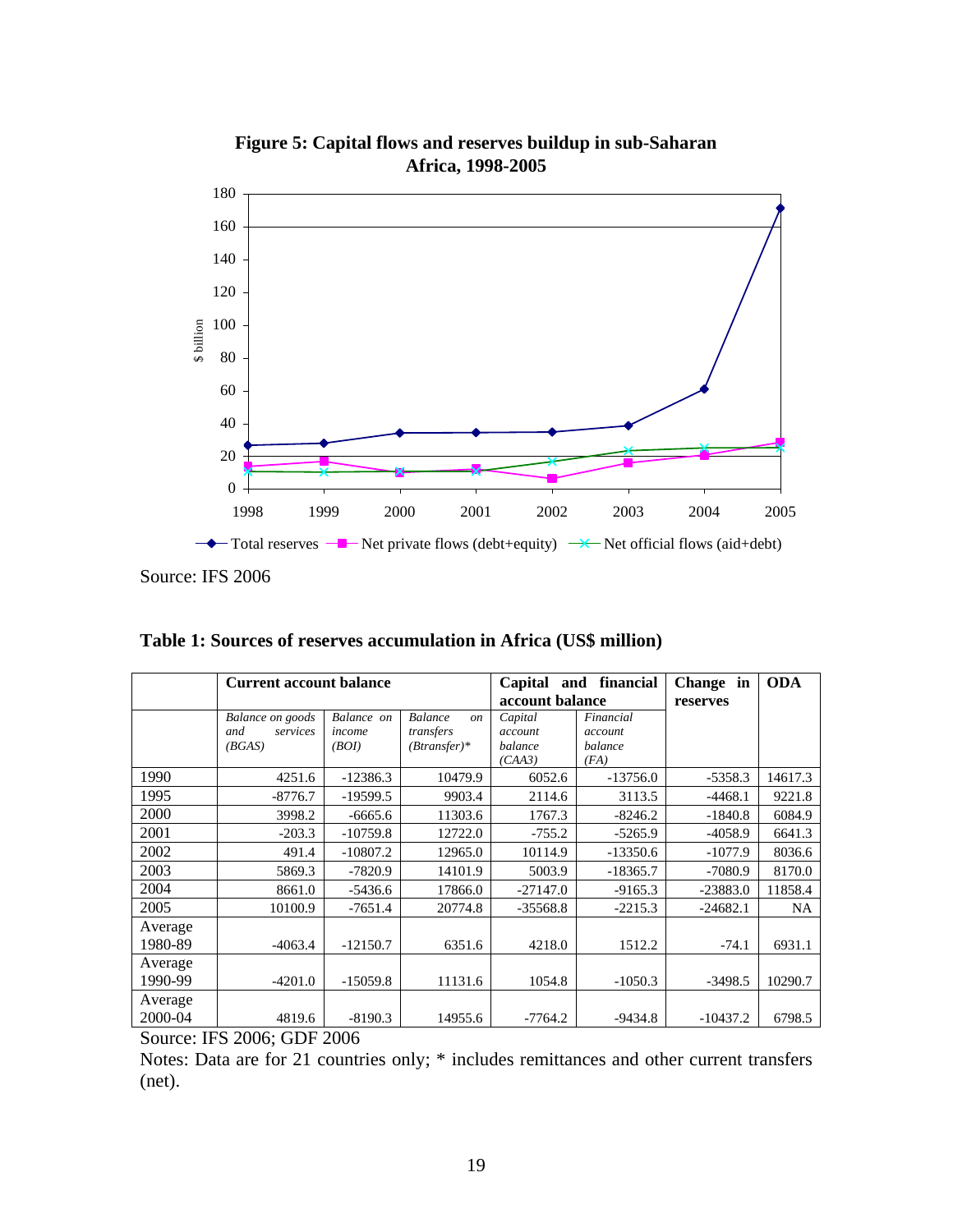|                  | Gold   | <b>SDRs</b> | <b>Reserve</b> | Foreign exchange* |            | <b>Total</b>   |
|------------------|--------|-------------|----------------|-------------------|------------|----------------|
|                  |        |             | position<br>in |                   |            | reserves excl. |
|                  |        |             | the IMF        | Amount            | % of total | gold           |
| 1990             | 2200.9 | 88.6        | 66.2           | 15746.4           | 99.0       | 15901.2        |
| 1995             | 2527.7 | 252.4       | 245.7          | 34790.3           | 98.6       | 35288.5        |
| 2000             | 2238.9 | 530.0       | 369.9          | 46468.7           | 98.1       | 47368.7        |
| 2001             | 2176.5 | 531.0       | 212.0          | 50684.6           | 98.6       | 51427.6        |
| 2002             | 2611.5 | 620.2       | 231.8          | 51653.5           | 98.4       | 52505.5        |
| 2003             | 2466.2 | 807.8       | 274.6          | 58504.1           | 98.2       | 59586.5        |
| 2004             | 2676.7 | 800.5       | 272.1          | 82396.7           | 98.7       | 83469.4        |
| 2005             | 3276.7 | 613.6       | 226.0          | 107311.8          | 99.2       | 108151.5       |
| 1980-<br>Average |        |             |                |                   |            |                |
| 89               | 3376.5 | 174.9       | 217.2          | 7202.4            | 94.8       | 7594.5         |
| 1990-<br>Average |        |             |                |                   |            |                |
| 99               | 2341.6 | 283.5       | 225.5          | 32733.6           | 98.5       | 33242.5        |
| 2000-<br>Average |        |             |                |                   |            |                |
| 05               | 2574.4 | 650.5       | 264.4          | 66169.9           | 98.6       | 67084.9        |

**Table 2: Composition of African reserves - US\$ million (full sample)** 

**Source:** IFS (2006) and GDF 2006.

**Notes:** \* Include currency plus deposits with monetary authorities and banks plus securities (US/foreign government securities, equity, bonds and notes, money markets, derivatives).

| Explanatory<br>Variables        | Fixed effects +Cross-section weights |                                | Two-step ECM    |            |
|---------------------------------|--------------------------------------|--------------------------------|-----------------|------------|
|                                 | In levels                            | In 1 <sup>st</sup> differences |                 |            |
|                                 | (1)                                  | (2)                            | (3a)            | (3b)       |
| <b>GDP</b>                      | 0.482                                | 0.230                          | 0.381           | 0.283      |
|                                 | (18.41)                              | (1.43)                         | (3.00)          | (1.90)     |
| <b>Exports</b>                  | 0.525                                | 0.645                          | 0.676           | 0.623      |
|                                 | (11.30)                              | (5.35)                         | (6.97)          | (5.73)     |
| S.T debt                        | $-0.012$                             | $-0.014$                       | 0.007           | $-0.020$   |
|                                 | $(-0.29)$                            | $(-0.463)$                     | (0.261)         | $(-0.711)$ |
| Opportunity cost <sup>a</sup>   |                                      | $-0.0021$                      |                 | $-0.003$   |
|                                 |                                      | $(-0.819)$                     |                 | $(-1.15)$  |
| Export variability <sup>b</sup> |                                      | 3.60E-06                       |                 |            |
|                                 |                                      | (0.519)                        |                 |            |
| Residual (lagged)               |                                      |                                | $-0.246(-8.14)$ | $-0.266$   |
|                                 |                                      |                                |                 | $(-7.86)$  |
| Adjusted $R^2$                  | 0.94                                 | 0.08                           | 0.20            | 0.21       |
| <b>DW</b>                       | 0.60                                 | 2.03                           | 1.84            | 1.80       |
| <b>Observations</b>             | 491                                  | 386                            | 468             | 386        |

#### **Table 3. Determinants of the demand for reserves**

**Notes**: The dependent variable is log of real reserves in level (colum1) and in 1<sup>st</sup> difference (columns 2 and 3); a: opportunity cost is the real US treasury bill rate minus the real domestic deposit rate (this variable was lagged by one year lag in the case of equations 2 and 3); b: Export variability is measured by a moving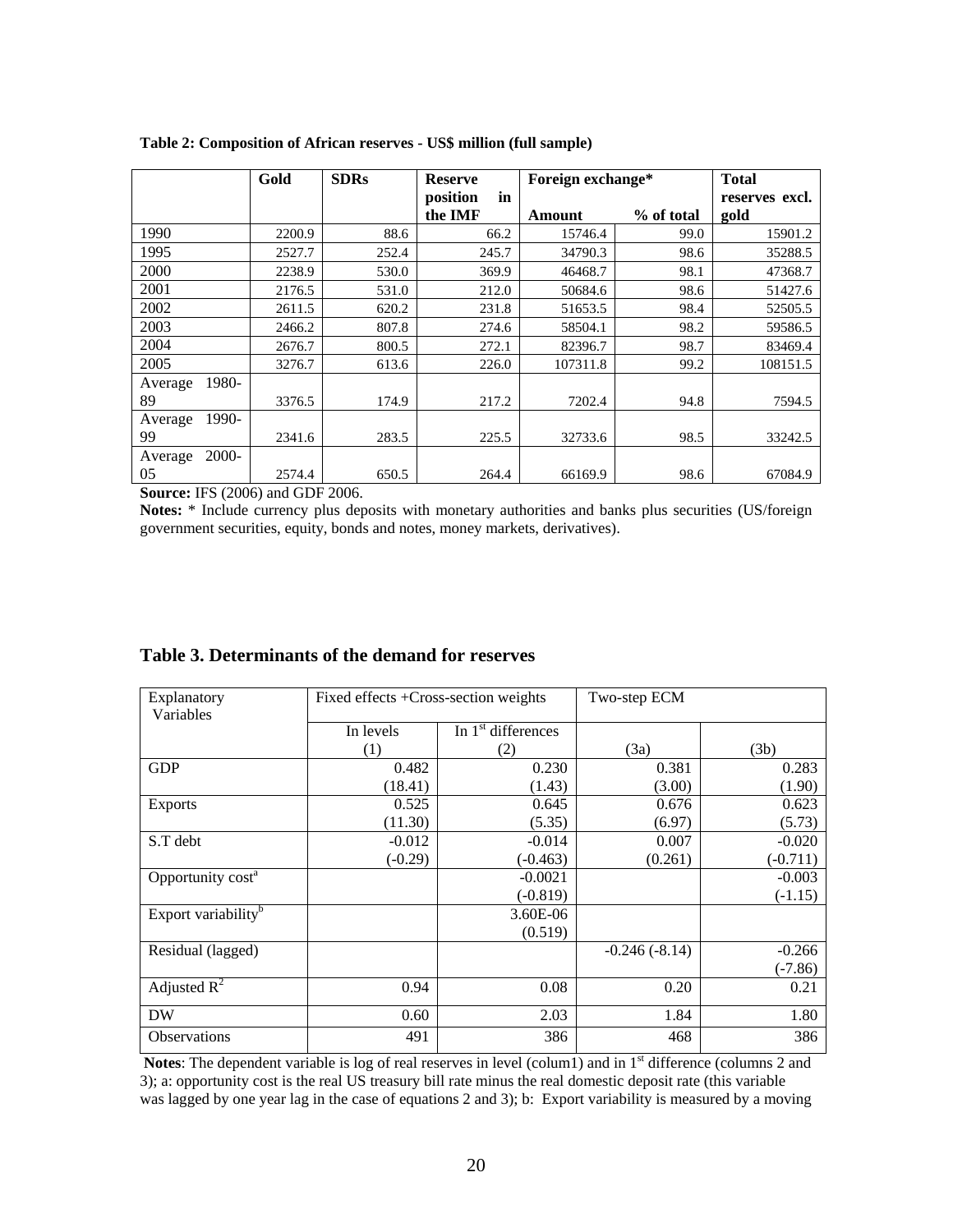standard deviation of exports; The figures in parentheses are t- statistics; All variables are in real national currency; Coefficient on the constant not reported for reason of space.

| Explanatory<br>variables |          | Fixed effects plus cross section weights |                 | Two-step ECM    |           |           |
|--------------------------|----------|------------------------------------------|-----------------|-----------------|-----------|-----------|
|                          | In       | In levels                                | 1 <sup>st</sup> | 1 <sup>st</sup> |           |           |
|                          | levels   | (1b)                                     | differences     | differences     | (3a)      | (3b)      |
|                          | (1a)     |                                          | (2a)            | (2b)            |           |           |
| Reserves                 | 0.409    |                                          | 0.027           |                 | 0.026     |           |
|                          | (13.08)  |                                          | (1.37)          |                 | (1.44)    |           |
| <b>GDP</b>               | $-0.677$ | $-0.71$                                  | $-0.038$        | $-0.072$        | $-0.108$  | $-0.121$  |
|                          | (22.15)  | $(-27.55)$                               | $(-0.42)$       | $(-4.33)$       | $(-1.37)$ | $(-1.54)$ |
| Public credit            | 0.460    | 0.425                                    | 0.086           | 0.087           | 0.08      | 0.083     |
|                          | (14.71)  | (15.69)                                  | (2.22)          | (2.29)          | (2.28)    | (2.41)    |
| <b>ODA</b>               |          | 0.329                                    |                 | 0.087           |           | 0.086     |
|                          |          | (15.65)                                  |                 | (2.72)          |           | (2.84)    |
| Oil rich dummy           | 1.437    | 1.53                                     |                 |                 |           |           |
|                          | (11.71)  | (14.48)                                  |                 |                 |           |           |
| Residual (lagged)        |          |                                          |                 |                 | $-0.22$   | $-0.200$  |
|                          |          |                                          |                 |                 | $(-8.30)$ | (-7.49)   |
| Adjusted $R^2$           | 0.72     | 0.80                                     | 0.01            | 0.02            | 0.16      | 0.15      |
| <b>DW</b>                | 0.25     | 1.83                                     | 1.86            | 1.83            | 1.71      | 1.88      |
| <b>Observations</b>      | 420      | 420                                      | 394             | 394             | 394       | 394       |

# **Table 4. Impact of reserves on public investment**

**Notes**: The dependent variable is the log of real public investment.

# **Table 5. Impact of reserves on private investment**

| <b>Explanatory variables</b> |            | Fixed effects $+$ cross-section weights |            |  |  |  |
|------------------------------|------------|-----------------------------------------|------------|--|--|--|
|                              | In levels  | In $1st$ differences                    | <b>ECM</b> |  |  |  |
| Reserves                     | 0.081      | 0.014                                   | 0.015      |  |  |  |
|                              | (7.08)     | (1.079)                                 | (1.23)     |  |  |  |
| GDP (lagged)                 | $-0.409$   | $-0.154$                                | $-0.195$   |  |  |  |
|                              | $(-15.65)$ | (2.40)                                  | $(-3.12)$  |  |  |  |
| Private credit               | 0.231      | 0.210                                   | 0.161      |  |  |  |
|                              | (7.09)     | (2.90)                                  | (2.27)     |  |  |  |
| Public investment            | 0.247      | $-0.039$                                | $-0.011$   |  |  |  |
|                              | (8.83)     | (1.244)                                 | $(-0.36)$  |  |  |  |
| Residual (lagged)            |            |                                         | $-0.313$   |  |  |  |
|                              |            |                                         | $(-8.85)$  |  |  |  |
| Adjusted $R^2$               | 0.96       | 0.024                                   | 0.192      |  |  |  |
| Durbin Watson                | 0.93       | 2.27                                    | 2.09       |  |  |  |
| Observation                  | 394        | 374                                     | 374        |  |  |  |

Notes: The dependent variable is the log of real private investment.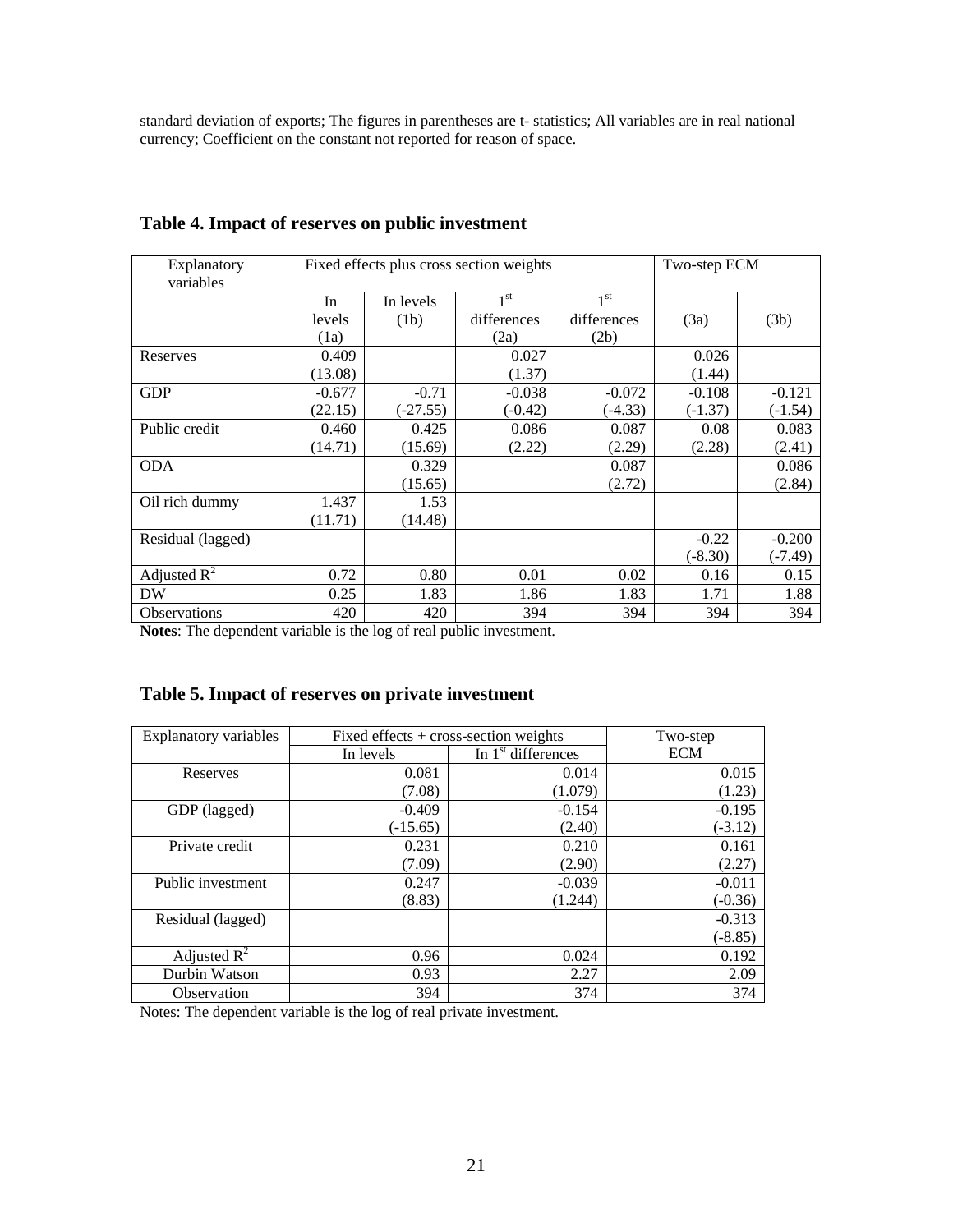| Explanatory variables        | Fixed effects Fixed effects | Two-step ECM         |                 |            |           |
|------------------------------|-----------------------------|----------------------|-----------------|------------|-----------|
|                              | In levels                   | In $1st$ differences | In $1^{\rm st}$ | (3a)       | (3b)      |
|                              | (1)                         | $*(2a)$              | differences*    |            |           |
|                              |                             |                      | (2b)            |            |           |
| Log Reserves (lagged)        | $-0.023$                    | $-0.034$             | $-0.027$        | $-0.041$   | $-0.038$  |
|                              | $(-3.83)$                   | $(-3.87)$            | $(-3.08)$       | $(-4.97))$ | $(-4.61)$ |
| Log exchange rate            | 0.749                       | 0.062                | 0.023           | 0.735      | 0.711     |
| (lagged)                     | (25.01)                     | (1.33)               | (0.46)          | (7.66)     | (8.05)    |
| Log CPI                      | 0.209                       | 0.726                |                 | 0.607      |           |
|                              | (7.21)                      | (6.09)               |                 | (5.32)     |           |
| Log deposit rate             | 0.035                       | 0.012                |                 | $-0.009$   |           |
|                              | (1.66)                      | (0.37)               |                 | $(-0.28)$  |           |
| Inflation differential       |                             |                      | 0.006           |            | 0.005     |
| $(\text{lagged})^{\text{a}}$ |                             |                      | (5.56)          |            | (5.16)    |
| Interest rate                |                             |                      | $-0.009$        |            | $-0.007$  |
| differential <sup>b</sup>    |                             |                      | (-4.48)         |            | $(-4.03)$ |
| Residua (lagged)             |                             |                      |                 | $-0.830$   | $-0.830$  |
|                              |                             |                      |                 | (-7.84)    | $(-8.02)$ |
| Adjusted $R^2$               | 0.99                        | 0.16                 | 0.19            | 0.27       | 0.29      |
| Durbin Watson                | 1.1.62                      | 1.92                 | 1.82            | 1.88       | 1.85      |
| <b>Observations</b>          | 458                         | 430                  | 415             | 430        | 407       |

# **Table 6. Impact of reserves on the nominal exchange rate**

**Notes**: a: The difference between domestic and foreign (US) consumer inflation rates; b: The difference between domestic and foreign (US treasury bill) real interest rates; the dependent variable is the nominal exchange rate defined as the price of the dollar in national currency; Figures in () are t-statistics; \* 1<sup>st</sup> difference does not apply to inflation and interest rate differentials.

# **Table 7. Impact of reserves on domestic prices (level and inflation)**

| Explanatory variables | With reserves |              |            | With money supply and exchange rate |                 |            |
|-----------------------|---------------|--------------|------------|-------------------------------------|-----------------|------------|
|                       | In            | 1 st         | $2-Step$   | In level                            | 1 <sup>st</sup> | 2-Step     |
|                       | level         | differences  | <b>ECM</b> |                                     | differences     | ECM        |
| Log reserves          | $-0.078$      | 0.012(10.89) | 0.013      |                                     |                 |            |
|                       | $(-1.46)$     |              | (4.18)     |                                     |                 |            |
| Log real GDP          | 0.025         | 0.064        | 0.07       | 0.11                                | 0.12            |            |
|                       | (3.04)        | (4.05)       | (4.81)     | (8.38)                              | (6.03)          | 0.11(5.62) |
| Log CPI (lagged)      | 0.938         | 0.396        | 0.951      | 0.87                                | 0.35            |            |
|                       |               |              |            |                                     | (8.23)          | 0.83(7.79) |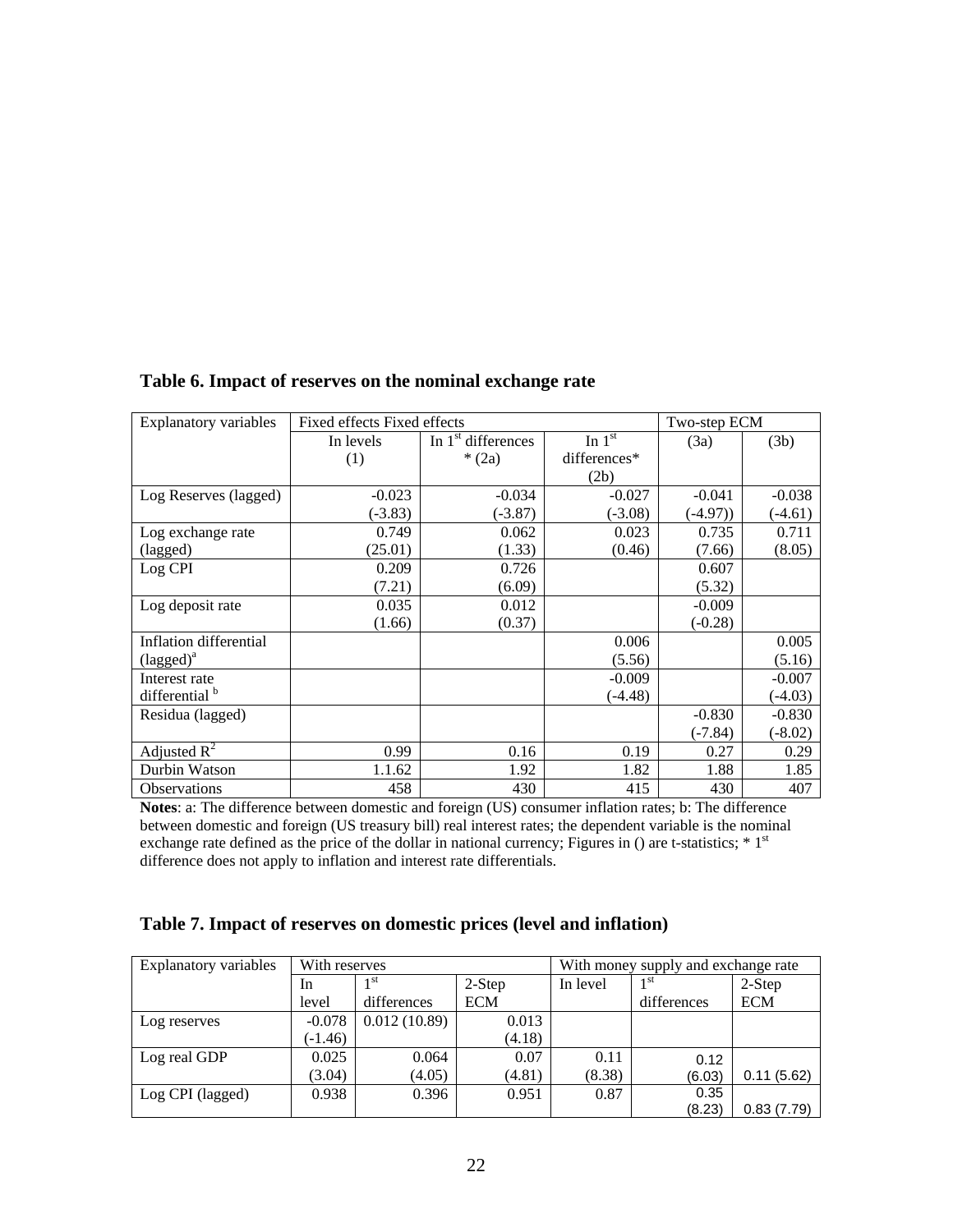|                     | (82.69) | (9.49) | (10.77)   | (60.6)    |          |           |
|---------------------|---------|--------|-----------|-----------|----------|-----------|
| Log M2              |         |        |           | $-0.015$  | $-0.003$ | $-0.008$  |
|                     |         |        |           | $(-3.51)$ | (-0.127) | (-0376)   |
| Expected exchange   |         |        |           | $-0.03$   | 0.077    | 0.082     |
| rate $*$            |         |        |           | $(-2.24)$ | (2.57)   | (2.85)    |
| Residual (lagged)   |         |        | $-0.677$  |           |          | $-0.547$  |
|                     |         |        | $(-7.01)$ |           |          | $(-4.77)$ |
|                     |         |        |           |           |          |           |
| Adjusted R-Squared  | 0.99    | 0.51   | 0.56      | 0.99      | 0.55     | 0.58      |
| Durbin Watson       | 1.33    | 2.06   | 2.02      | 1.06      | 2.02     | 2.00      |
| <b>Observations</b> | 494     | 471    | 471       | 459       | 436      | 436       |

**Notes**: Dependent variable is the domestic consumer price inflation rate; \* computed as a 3-year moving average; Figures in () are t-statistics.

# **Appendix tables**

| <b>COUNTRY</b>   | Reserves<br>\$ million | GDP<br>Growth<br>$(% \mathbf{a})$ (% p.a.) | Inflation<br>(% ) | Private<br>Investment/GDP (%) | Public<br>Investment/GDP<br>(% ) | Private Credit/<br><b>Total Credit</b><br>(% ) | Public Credit/<br><b>Total Credit</b><br>(% ) | <b>ODA</b><br>\$<br>million | Ratio<br>M2/GDP<br>(% ) |
|------------------|------------------------|--------------------------------------------|-------------------|-------------------------------|----------------------------------|------------------------------------------------|-----------------------------------------------|-----------------------------|-------------------------|
| <b>Botswana</b>  | 3693.2                 | 7.8                                        | 10.2              | 20.4                          | 8.4                              | 91.8                                           | 8.2                                           | 114.0                       | 23.8                    |
| Congor           | 196.6                  | 4.3                                        | 4.9               | 16.1                          | 8.0                              | 29.1                                           | 70.9                                          | 149.1                       | 16.4                    |
| Côte<br>d'ivoire | 430.5                  | 0.8                                        | 5.7               | 8.0                           | 5.7                              | 85.3                                           | 14.7                                          | 557.2                       | 26.0                    |
| Egypt            | 8958.8                 | 5.0                                        | 12.1              | 12.2                          | 11.4                             | 50.1                                           | 49.9                                          | 2330.5                      | 77.9                    |
| Ethiopia         | 423.2                  | 3.2                                        | 5.7               | 8.6                           | 7.1                              | 91.1                                           | 8.9                                           | 906.5                       | 37.0                    |
| Gabon            | 192.2                  | 2.2                                        | 4.3               | 22.9                          | 6.3                              | 0.0                                            | 100.0                                         | 89.1                        | 17.3                    |
| Ghana            | 524.6                  | 3.4                                        | 34.8              | 8.1                           | 9.4                              | 0.0                                            | 100.0                                         | 594.8                       | 17.3                    |
| Kenya            | 625.3                  | 3.1                                        | 13.3              | 8.2                           | 7.3                              | 75.2                                           | 24.8                                          | 691.5                       | 31.3                    |
| Lesotho          | 265.6                  | 4.0                                        | 12.5              | 34.2                          | 17.3                             | 56.6                                           | 43.4                                          | 114.5                       | 34.1                    |
| Madagascar       | 194.7                  | 1.3                                        | 16.3              | 5.8                           | 6.9                              | 86.7                                           | 13.3                                          | 421.6                       | 18.0                    |
| Mauritius        | 648.6                  | 5.4                                        | 8.5               | 18.9                          | 5.1                              | 71.5                                           | 28.5                                          | 46.3                        | 64.2                    |
| Morocco          | 4161.0                 | 3.5                                        | 5.1               | 18.8                          | 8.2                              | 66.6                                           | 33.4                                          | 741.9                       | 58.4                    |
| Niger            | 149.5                  | 1.4                                        | 3.5               | 3.5                           | 8.3                              | 45.5                                           | 54.5                                          | 343.5                       | 14.0                    |
| Nigeria          | 5610.6                 | 2.6                                        | 23.3              | 9.6                           | 9.0                              | 72.7                                           | 27.3                                          | 198.8                       | 22.3                    |
| Rwanda           | 145.4                  | 3.2                                        | 6.3               | 8.5                           | 9.0                              | 79.7                                           | 20.3                                          | 349.3                       | 14.7                    |
| Senegal          | 266.4                  | 3.1                                        | 4.8               | 9.4                           | 5.2                              | 91.0                                           | 9.0                                           | 599.0                       | 25.0                    |
| Seychelles       | 27.8                   | 2.6                                        | 3.2               | 17.2                          | 9.9                              | 28.3                                           | 71.7                                          | 21.6                        | 56.7                    |
| South Africa     | 3190.4                 | 2.1                                        | 10.9              | 10.2                          | 5.9                              | 63.1                                           | 36.9                                          | 402.7                       | $\overline{51.2}$       |
| Sudan            | 188.0                  | 4.4                                        | 48.2              | 11.4                          | 3.2                              | 88.1                                           | 11.9                                          | 700.8                       | 17.2                    |
| Swaziland        | 229.1                  | 4.7                                        | 11.8              | 14.9                          | 8.5                              | 92.9                                           | 7.1                                           | 46.5                        | 26.4                    |
| Tunisia          | 1468.7                 | 4.4                                        | 5.1               | 15.4                          | 13.1                             | 50.5                                           | 49.5                                          | 279.1                       | 46.4                    |

# **Table A1: Reserves and selected economic indicators for sample countries, 1980-2005 (average)**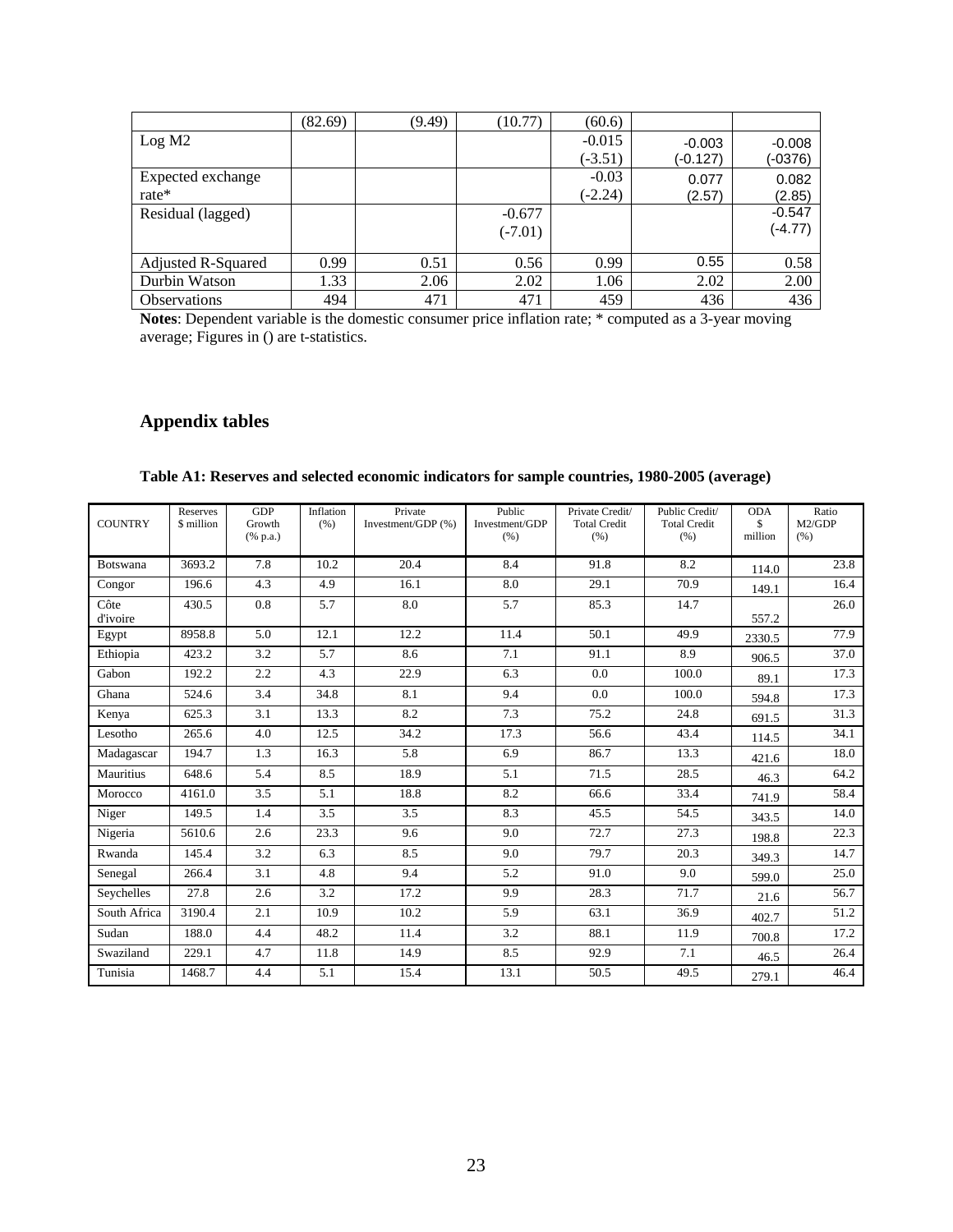|         | <b>Current account balance</b>    |                |                                   | Capital         | and financial | Change in  | <b>ODA</b> |
|---------|-----------------------------------|----------------|-----------------------------------|-----------------|---------------|------------|------------|
|         |                                   |                |                                   | account balance |               | reserves   |            |
|         | <b>Balance</b><br>$\mathfrak{O}n$ | <b>Balance</b> | <b>Balance</b><br>$\overline{on}$ | Capital         | Financial     | (CRES3)    |            |
|         | goods<br>and                      | <sub>on</sub>  | transfers                         | account         | account       |            |            |
|         | services                          | income         | $(Btransfer)*$                    | balance         | balance       |            |            |
|         | (BGAS)                            | (BOI)          |                                   | (CAA3)          | (FA)          |            |            |
| 1990    | 3357.4                            | $-5428.0$      | 6324.8                            | 7664.7          | $-15248.6$    | $-3329.7$  | 7251.9     |
| 1995    | $-4517.7$                         | $-9880.5$      | 5663.7                            | 2142.7          | $-894.6$      | $-2968.7$  | 2815.11    |
| 2000    | 5309.6                            | $-51.1$        | 6779.9                            | $-1499.4$       | $-8176.9$     | $-2947.5$  | 2006.4     |
| 2001    | $-353.7$                          | $-5370.6$      | 6490.3                            | 1317.5          | $-2547.9$     | $-110.7$   | 2088.68    |
| 2002    | $-870.3$                          | $-6739.3$      | 6994.7                            | 11197.3         | $-9236.8$     | 2215.9     | 2297.67    |
| 2003    | 6840.5                            | 274.6          | 6460.0                            | 7102.0          | $-14975.6$    | $-1139.1$  | 2279.43    |
| 2004    | 18823.1                           | 11721.9        | 9217.4                            | $-17652.6$      | $-15928.9$    | $-12642.2$ | 3394.87    |
| 2005    | 23063.0                           | 12153.6        | 11738.3                           | $-28410.9$      | $-14784.8$    | $-19528.8$ | <b>NA</b>  |
| Average |                                   |                |                                   |                 |               |            |            |
| 1980-89 | $-4338.0$                         | $-7358.4$      | 4110.6                            | 3280.2          | 215.7         | 248.2      | 2869.578   |
| Average |                                   |                |                                   |                 |               |            |            |
| 1990-99 | $-2923.1$                         | $-8226.6$      | 6879.5                            | 2897.4          | $-3699.8$     | $-1813.8$  | 4050.417   |
| Average |                                   |                |                                   |                 |               |            |            |
| 2000-04 | 8802.0                            | 1998.2         | 7946.8                            | $-4657.7$       | $-10941.8$    | $-5692.1$  | 2011.175   |

**Table A2: Sources of reserves accumulation in Africa US\$ million (oil-rich countries)**

Source: IFS 2006; GDF 2006

Notes: Data are for 21 countries only; \* includes remittances and other current transfers (net).

**Table A3: Composition of African reserves - US\$ million (oil-rich countries)**

|                    | Gold  | <b>SDRs</b> | <b>Reserve</b> | Foreign exchange* |            | <b>Total</b>   |
|--------------------|-------|-------------|----------------|-------------------|------------|----------------|
|                    |       |             | position<br>in |                   |            | reserves excl. |
|                    |       |             | the IMF        | Amount            | % of total | gold           |
| 1990               | 656.9 | 6.2         | 0.9            | 7626.7            | 99.9       | 7633.8         |
| 1995               | 718.9 | 111.0       | 80.9           | 19408.7           | 99.0       | 19600.7        |
| 2000               | 520.9 | 52.4        | 183.8          | 25153.2           | 99.1       | 25389.4        |
| 2001               | 497.8 | 37.4        | 26.4           | 25436.3           | 99.7       | 25500.2        |
| 2002               | 582.7 | 97.6        | 28.6           | 23158.0           | 99.5       | 23284.3        |
| 2003               | 644.8 | 192.4       | 31.3           | 24199.7           | 99.1       | 24423.3        |
| 2004               | 731.3 | 188.4       | 32.8           | 36844.4           | 99.4       | 37065.6        |
| 2005               | 794.7 | 106.3       | 30.2           | 56457.9           | 99.8       | 56594.4        |
| 1980-<br>Average   |       |             |                |                   |            |                |
| 89                 | 670.5 | 78.5        | 123.0          | 3984.3            | 95.2       | 4185.8         |
| $1990-$<br>Average |       |             |                |                   |            |                |
| 99                 | 638.4 | 89.1        | 73.4           | 18312.3           | 99.1       | 18474.8        |
| 2000-<br>Average   |       |             |                |                   |            |                |
| 05                 | 628.7 | 112.4       | 55.5           | 31874.9           | 99.5       | 32042.9        |

**Source:** IFS (2006); GDF 2006.

**Notes:** \* Includes currency plus deposits with monetary authorities and banks plus securities (US/foreign government securities, equity, bonds and notes, money markets, derivatives).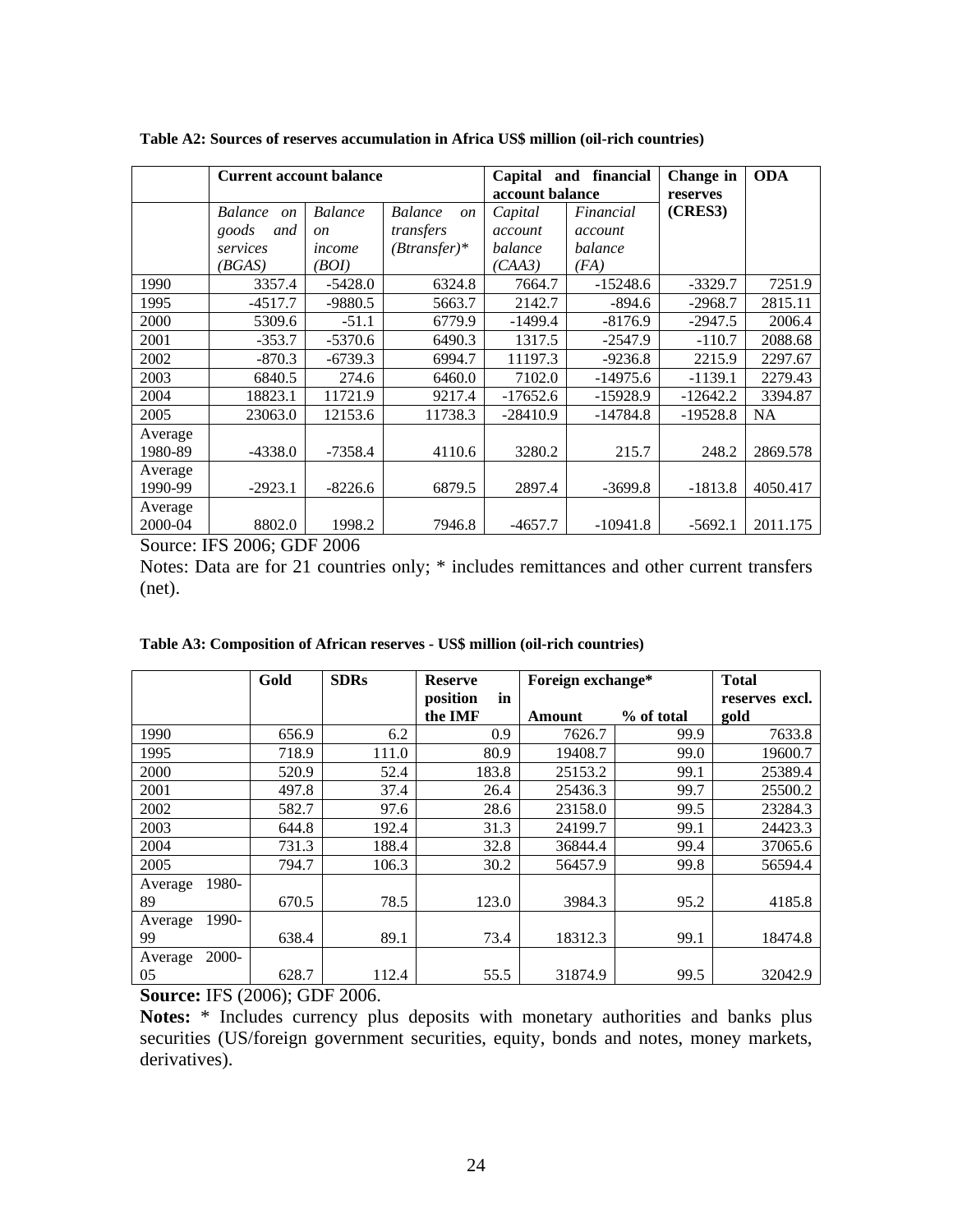|                    | <b>Current account balance</b>    |                |                                 | financial<br>Capital<br>and<br>account balance |           | Change in<br>reserves<br>(CRES3) | <b>ODA</b> |
|--------------------|-----------------------------------|----------------|---------------------------------|------------------------------------------------|-----------|----------------------------------|------------|
|                    | <b>Balance</b><br>$\mathfrak{O}n$ | <b>Balance</b> | <b>Balance</b><br><sub>on</sub> | Capital                                        | Financial |                                  |            |
|                    | goods<br>and                      | <sub>on</sub>  | transfers                       | account                                        | account   |                                  |            |
|                    | services                          | income         | $(Btransfer)*$                  | balance                                        | balance   |                                  |            |
|                    | (BGAS)                            | (BOI)          |                                 | (CAA3)                                         | (FA)      |                                  |            |
| 1990               | 894.2                             | $-6958.3$      | 4155.1                          | $-1612.2$                                      | 1492.5    | $-2028.6$                        | 7365.4     |
| 1995               | $-4258.9$                         | $-9719.0$      | 4239.7                          | $-28.1$                                        | 4008.0    | $-1499.4$                        | 6406.7     |
| 2000               | $-1311.4$                         | $-6614.5$      | 4523.7                          | 3266.7                                         | $-69.2$   | 1106.7                           | 4078.5     |
| 2001               | 150.4                             | $-5389.3$      | 6231.7                          | $-2072.7$                                      | $-2718.0$ | $-3948.3$                        | 4552.6     |
| 2002               | 1361.7                            | $-4067.9$      | 5970.3                          | $-1082.4$                                      | $-4113.8$ | $-3293.8$                        | 5739.0     |
| 2003               | $-971.2$                          | $-8095.6$      | 7642.0                          | $-2098.1$                                      | $-3390.1$ | $-5941.8$                        | 5890.6     |
| 2004               | $-10162.1$                        | $-17158.5$     | 8648.7                          | $-9494.4$                                      | 6763.6    | $-11240.7$                       | 8463.5     |
| 2005               | $-12962.2$                        | $-19805.0$     | 9036.4                          | $-7157.9$                                      | 12569.4   | $-5153.3$                        | <b>NA</b>  |
| Average<br>1980-89 | 274.6                             | $-4792.3$      | 2241.0                          | 937.8                                          | 1296.5    | $-322.3$                         | 4061.5     |
| Average<br>1990-99 | $-1277.9$                         | $-6833.1$      | 4252.2                          | $-1842.6$                                      | 2649.4    | $-1684.7$                        | 6240.3     |
| Average<br>2000-04 | -3982.5                           | $-10188.5$     | 7008.8                          | $-3106.5$                                      | 1507.0    | $-4745.2$                        | 4787.4     |

**Table A4: Sources of reserves accumulation in Africa – US\$ million (non-oil economies)**

Source: IFS 2006; GDF 2006

Notes: Data are for 21 countries only; \* includes remittances and other current transfers (net).

|                  | Gold   | <b>SDRs</b> | <b>Reserve</b> | Foreign exchange* |            | <b>Total</b>   |
|------------------|--------|-------------|----------------|-------------------|------------|----------------|
|                  |        |             | position<br>in |                   |            | reserves excl. |
|                  |        |             | the IMF        | Amount            | % of total | gold           |
| 1990             | 1544.0 | 82.4        | 65.3           | 8119.7            | 98.2       | 8267.4         |
| 1995             | 1808.8 | 141.4       | 164.8          | 15381.6           | 98.0       | 15687.8        |
| 2000             | 1718.0 | 477.6       | 186.1          | 21315.5           | 97.0       | 21979.2        |
| 2001             | 1678.7 | 493.7       | 185.5          | 25248.3           | 97.4       | 25927.5        |
| 2002             | 2028.9 | 522.5       | 203.2          | 28495.5           | 97.5       | 29221.2        |
| 2003             | 1821.4 | 615.4       | 243.3          | 34304.4           | 97.6       | 35163.1        |
| 2004             | 1945.4 | 612.1       | 239.4          | 45552.3           | 98.2       | 46403.8        |
| 2005             | 2482.1 | 507.4       | 195.8          | 50853.9           | 98.6       | 51557.1        |
| 1980-<br>Average |        |             |                |                   |            |                |
| 89               | 2706.0 | 96.4        | 94.2           | 3218.1            | 94.4       | 3408.7         |
| 1990-<br>Average |        |             |                |                   |            |                |
| 99               | 1703.2 | 194.3       | 152.1          | 14421.2           | 97.7       | 14767.7        |
| Average 2000-    |        |             |                |                   |            |                |
| 05               | 1945.7 | 538.1       | 208.9          | 34295.0           | 97.9       | 35042.0        |

**Table A5: Composition of African reserves – US\$ million (non-oil economies)**

**Source:** IFS (2006); GDF 2006.

**Notes:** \* Include currency plus deposits with monetary authorities and banks plus securities (US/foreign government securities, equity, bonds and notes, money markets, derivatives).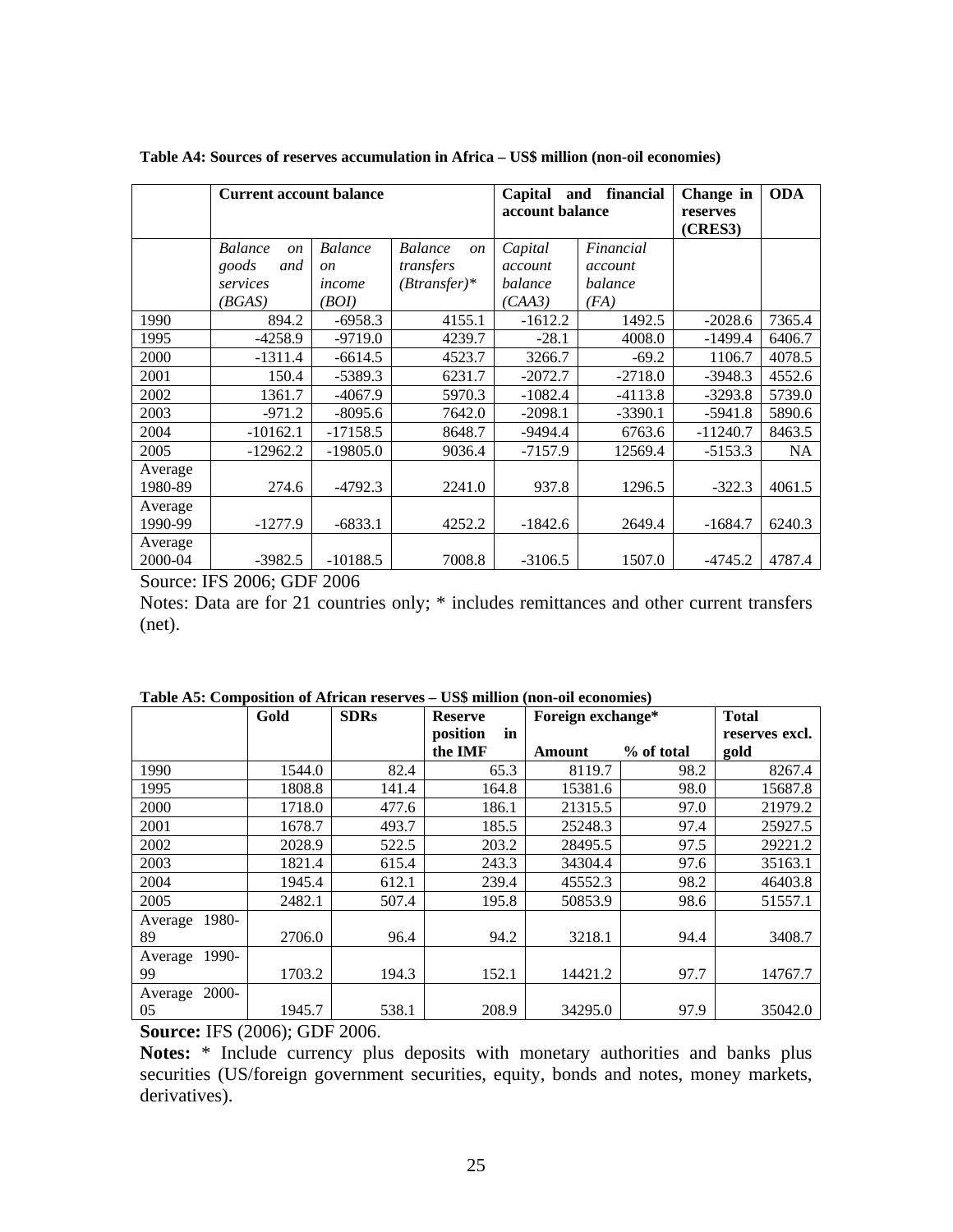| Variable                                                                  | Im, Pesaran and Shin W-     | Probability  | Order of    |
|---------------------------------------------------------------------------|-----------------------------|--------------|-------------|
|                                                                           | Stat <sup>(a)</sup><br>0.74 | 0.771        | integration |
| Reserves                                                                  |                             |              | I(1)        |
| <b>GDP</b>                                                                | 0.04                        | 0.514        | I(1)        |
| Export                                                                    | $-0.50$                     | 0.31         | I(1)        |
| ST debt                                                                   | 0.85                        | 0.80         | I(1)        |
| Public Investment                                                         | 0.05                        | 0.52         | I(1)        |
| Private investment                                                        | $-1.57$                     | $0.06^{(b)}$ | I(1)        |
| Public credit                                                             | 1.44                        | 0.92         | I(1)        |
| Private credit                                                            | 0.167                       | 0.57         | I(1)        |
| <b>ODA</b>                                                                | $-0.56$                     | 0.29         | I(1)        |
| Nominal exchange rate                                                     | $-1.21$                     | 0.11         | I(1)        |
| Money supply (M2)                                                         | 2.37                        | 0.99         | I(1)        |
| Nominal domestic deposit rate                                             | $-0.99$                     | 0.16         | I(1)        |
| Domestic CPI                                                              | 11.26                       | 1.00         | I(1)        |
| Foreign interest rate (US treasury bill<br>$\text{rate}$ ) <sup>(c)</sup> | $-3.07$                     | 0.001        | I(1/0)      |
| Foreign (US) CPI                                                          | 10.20                       | 1.00         | I(1)        |
| Domestic inflation (CPI)                                                  | $-7.03$                     | 0.00         | I(0)        |
| Foreign (US) inflation (CPI)                                              | $-17.79$                    | 0.00         | I(0)        |
| Export variability <sup>(d)</sup>                                         | $-3.42$                     | 0.00         | I(0)        |
| <b>Inflation</b> differential                                             | $-6.33$                     | 0.00         | I(0)        |
| Interest rate differential <sup>(e)</sup>                                 | $-4.66$                     | 0.00         | I(0)        |

| Table A6. Unit root tests for regression variables (in log form in million of real |  |
|------------------------------------------------------------------------------------|--|
| values of domestic currency except for differentials)                              |  |

Notes: <sup>(a)</sup> Assumes individual unit root process; <sup>(b)</sup> probability for ADF test is 0.11 with an asymptotic chisquare of 54; <sup>(c)</sup> according to the Phillips-Perron (PP), this variables is strongly I(1); <sup>(d)</sup>measured as a 3-year moving standard deviation of export value; <sup>(e)</sup> real domestic deposit rate minus the real US treasury bill rate.